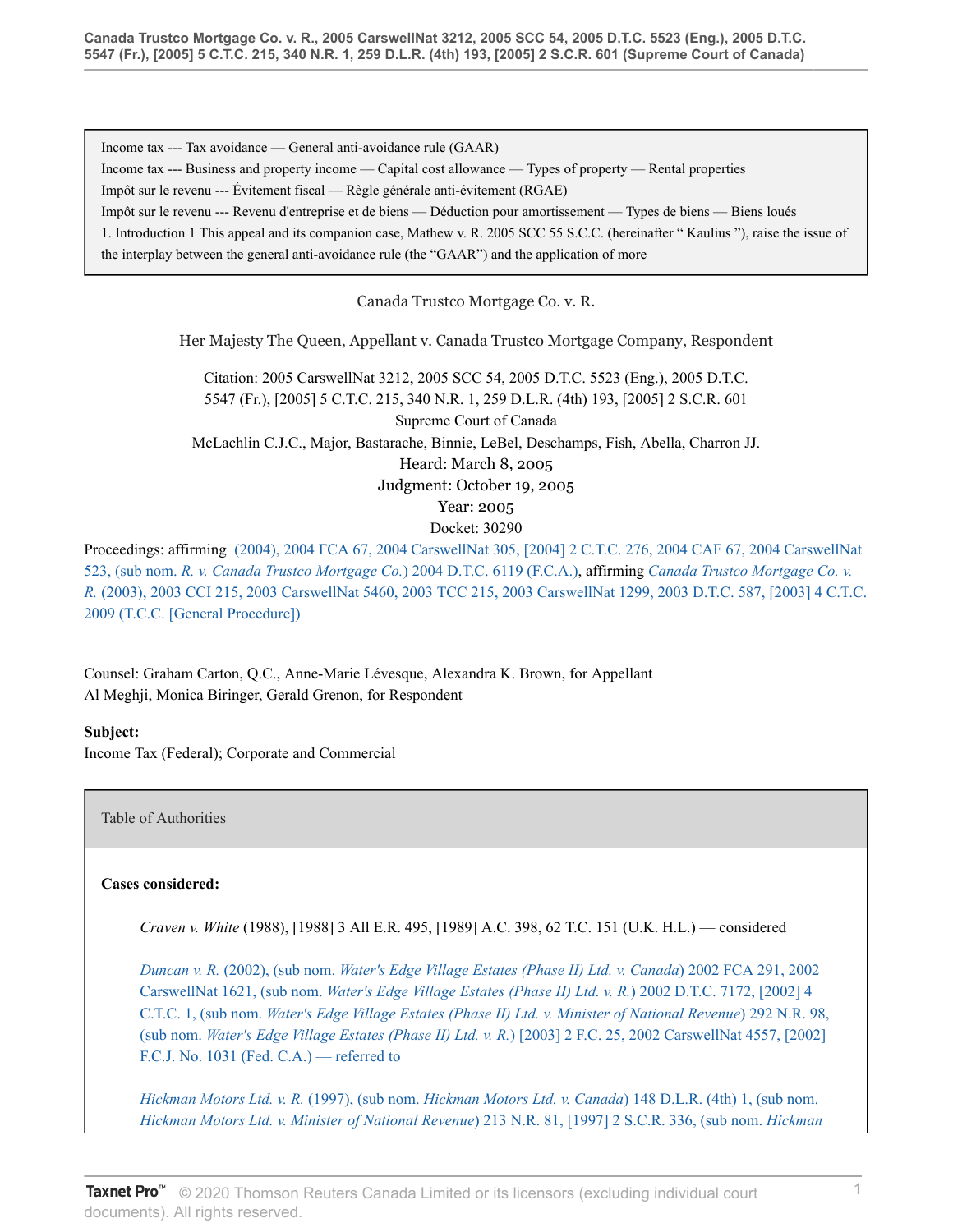*Motors Ltd. v. Minister of National Revenue*[\) 131 F.T.R. 317 \(note\), \[1998\] 1 C.T.C. 213, 97 D.T.C. 5363, 1997](http://v3.taxnetpro.com/Document/I8d7d939412e15dece0440003ba833f85/View/FullText.html?originationContext=document&vr=3.0&rs=cblt1.0&transitionType=DocumentItem&contextData=(sc.Search)) [CarswellNat 3046, 1997 CarswellNat 3047 \(S.C.C.\) — referred to](http://v3.taxnetpro.com/Document/I8d7d939412e15dece0440003ba833f85/View/FullText.html?originationContext=document&vr=3.0&rs=cblt1.0&transitionType=DocumentItem&contextData=(sc.Search))

*Inland Revenue Commissioners v. Duke of Westminster* (1935), [1936] A.C. 1, [1935] All E.R. 259, 19 T.C. 490 (U.K. H.L.) — considered

*Mathew v. R.* [\(2005\), 2005 SCC 55, 2005 CarswellNat 3214, 2005 CarswellNat 3215 \(S.C.C.\) — referred to](http://v3.taxnetpro.com/Document/I8d7d9393941e5dece0440003ba833f85/View/FullText.html?originationContext=document&vr=3.0&rs=cblt1.0&transitionType=DocumentItem&contextData=(sc.Search))

*OSFC Holdings Ltd. v. R.* [\(2001\), 17 B.L.R. \(3d\) 212, 2001 FCA 260, 2001 CarswellNat 1967, \[2001\] 4 C.T.C.](http://v3.taxnetpro.com/Document/I8d7d9393e22e5dece0440003ba833f85/View/FullText.html?originationContext=document&vr=3.0&rs=cblt1.0&transitionType=DocumentItem&contextData=(sc.Search)) 82, 2001 D.T.C. 5471, (sub nom. *[OSFC Holdings Ltd. v. Minister of National Revenue](http://v3.taxnetpro.com/Document/I8d7d9393e22e5dece0440003ba833f85/View/FullText.html?originationContext=document&vr=3.0&rs=cblt1.0&transitionType=DocumentItem&contextData=(sc.Search))*) 275 N.R. 238, 29 C.B.R. (4th) 105, (sub nom. *OSFC Holdings Ltd. v. Canada*[\) \[2002\] 2 F.C. 288, 2001 CarswellNat 3521, 2001 CAF 260,](http://v3.taxnetpro.com/Document/I8d7d9393e22e5dece0440003ba833f85/View/FullText.html?originationContext=document&vr=3.0&rs=cblt1.0&transitionType=DocumentItem&contextData=(sc.Search)) [\[2001\] F.C.J. No. 1381 \(Fed. C.A.\) — not followed](http://v3.taxnetpro.com/Document/I8d7d9393e22e5dece0440003ba833f85/View/FullText.html?originationContext=document&vr=3.0&rs=cblt1.0&transitionType=DocumentItem&contextData=(sc.Search))

*Shell Canada Ltd. v. R.* (1999), (sub nom. *Shell Canada Ltd. v. Canada*[\) \[1999\] 3 S.C.R. 622, 1999 CarswellNat](http://v3.taxnetpro.com/Document/I8d7d9393fbab5dece0440003ba833f85/View/FullText.html?originationContext=document&vr=3.0&rs=cblt1.0&transitionType=DocumentItem&contextData=(sc.Search)) [1808, 1999 CarswellNat 1809, \(sub nom.](http://v3.taxnetpro.com/Document/I8d7d9393fbab5dece0440003ba833f85/View/FullText.html?originationContext=document&vr=3.0&rs=cblt1.0&transitionType=DocumentItem&contextData=(sc.Search)) *Shell Canada Ltd. v. Canada*) 178 D.L.R. (4th) 26, 99 D.T.C. 5669 (Eng.), 99 D.T.C. 5682 (Fr.), (sub nom. *[Minister of National Revenue v. Shell Canada Ltd.](http://v3.taxnetpro.com/Document/I8d7d9393fbab5dece0440003ba833f85/View/FullText.html?originationContext=document&vr=3.0&rs=cblt1.0&transitionType=DocumentItem&contextData=(sc.Search))*) 247 N.R. 19, [1999] 4 [C.T.C. 313, \[1999\] S.C.J. No. 30 \(S.C.C.\) — considered](http://v3.taxnetpro.com/Document/I8d7d9393fbab5dece0440003ba833f85/View/FullText.html?originationContext=document&vr=3.0&rs=cblt1.0&transitionType=DocumentItem&contextData=(sc.Search))

*Stubart Investments Ltd. v. R.* [\(1984\), \[1984\] C.T.C. 294, 84 D.T.C. 6305, \[1984\] 1 S.C.R. 536, 10 D.L.R. \(4th\) 1,](http://v3.taxnetpro.com/Document/I8d7d939468ac5dece0440003ba833f85/View/FullText.html?originationContext=document&vr=3.0&rs=cblt1.0&transitionType=DocumentItem&contextData=(sc.Search)) (sub nom. *[Stubart Investments Ltd. v. Minister of National Revenue](http://v3.taxnetpro.com/Document/I8d7d939468ac5dece0440003ba833f85/View/FullText.html?originationContext=document&vr=3.0&rs=cblt1.0&transitionType=DocumentItem&contextData=(sc.Search))*) 53 N.R. 241, 1984 CarswellNat 222, 1984 [CarswellNat 690, 15 A.T.R. 942 \(S.C.C.\) — considered](http://v3.taxnetpro.com/Document/I8d7d939468ac5dece0440003ba833f85/View/FullText.html?originationContext=document&vr=3.0&rs=cblt1.0&transitionType=DocumentItem&contextData=(sc.Search))

*W.T. Ramsay Ltd. v. Inland Revenue Commissioners* (1981), [1981] 1 All E.R. 865, [1981] 2 W.L.R. 449, [1982] A.C. 300 (U.K. H.L.) — referred to

*65302 British Columbia Ltd. v. R.* (1999), (sub nom. *[65302 British Columbia Ltd. v. Canada](http://v3.taxnetpro.com/Document/I8d7d9393fba55dece0440003ba833f85/View/FullText.html?originationContext=document&vr=3.0&rs=cblt1.0&transitionType=DocumentItem&contextData=(sc.Search))*) [1999] 3 S.C.R. [804, 1999 CarswellNat 2222, 1999 CarswellNat 2223, 99 D.T.C. 5799 \(Eng.\), 99 D.T.C. 5814 \(Fr.\), \[2000\] 1](http://v3.taxnetpro.com/Document/I8d7d9393fba55dece0440003ba833f85/View/FullText.html?originationContext=document&vr=3.0&rs=cblt1.0&transitionType=DocumentItem&contextData=(sc.Search)) W.W.R. 195, (sub nom. *[65302 British Columbia Ltd. v. Canada](http://v3.taxnetpro.com/Document/I8d7d9393fba55dece0440003ba833f85/View/FullText.html?originationContext=document&vr=3.0&rs=cblt1.0&transitionType=DocumentItem&contextData=(sc.Search))*) 179 D.L.R. (4th) 577, (sub nom. *65302 British Columbia Ltd. v. Minister of National Revenue*[\) 248 N.R. 216, 69 B.C.L.R. \(3d\) 201, \[2000\] 1 C.T.C. 57 \(S.C.C.\)](http://v3.taxnetpro.com/Document/I8d7d9393fba55dece0440003ba833f85/View/FullText.html?originationContext=document&vr=3.0&rs=cblt1.0&transitionType=DocumentItem&contextData=(sc.Search)) [— considered](http://v3.taxnetpro.com/Document/I8d7d9393fba55dece0440003ba833f85/View/FullText.html?originationContext=document&vr=3.0&rs=cblt1.0&transitionType=DocumentItem&contextData=(sc.Search))

# **Statutes considered by** *McLachlin C.J.C.* **and** *Major J.***:**

Can. *Income Tax Act*, R.S.C. 1985, c. 1 (5th Supp.)

Generally — considered s.  $13(7.1)$  — referred to s.  $13(7.1)$  — referred to s.  $20(1)(a)$  — referred to s. 245 [am. 2005, c. 19, s. 52] — referred to s. 245(1) "tax benefit" — considered s. 245(1) "transaction" — considered s.  $245(2)$  — considered s.  $245(3)$  — considered s.  $245(3)(a)$  — considered s.  $245(3)(b)$  — considered s.  $245(4)$  — considered s.  $245(5)$  — considered s. 248(10) — considered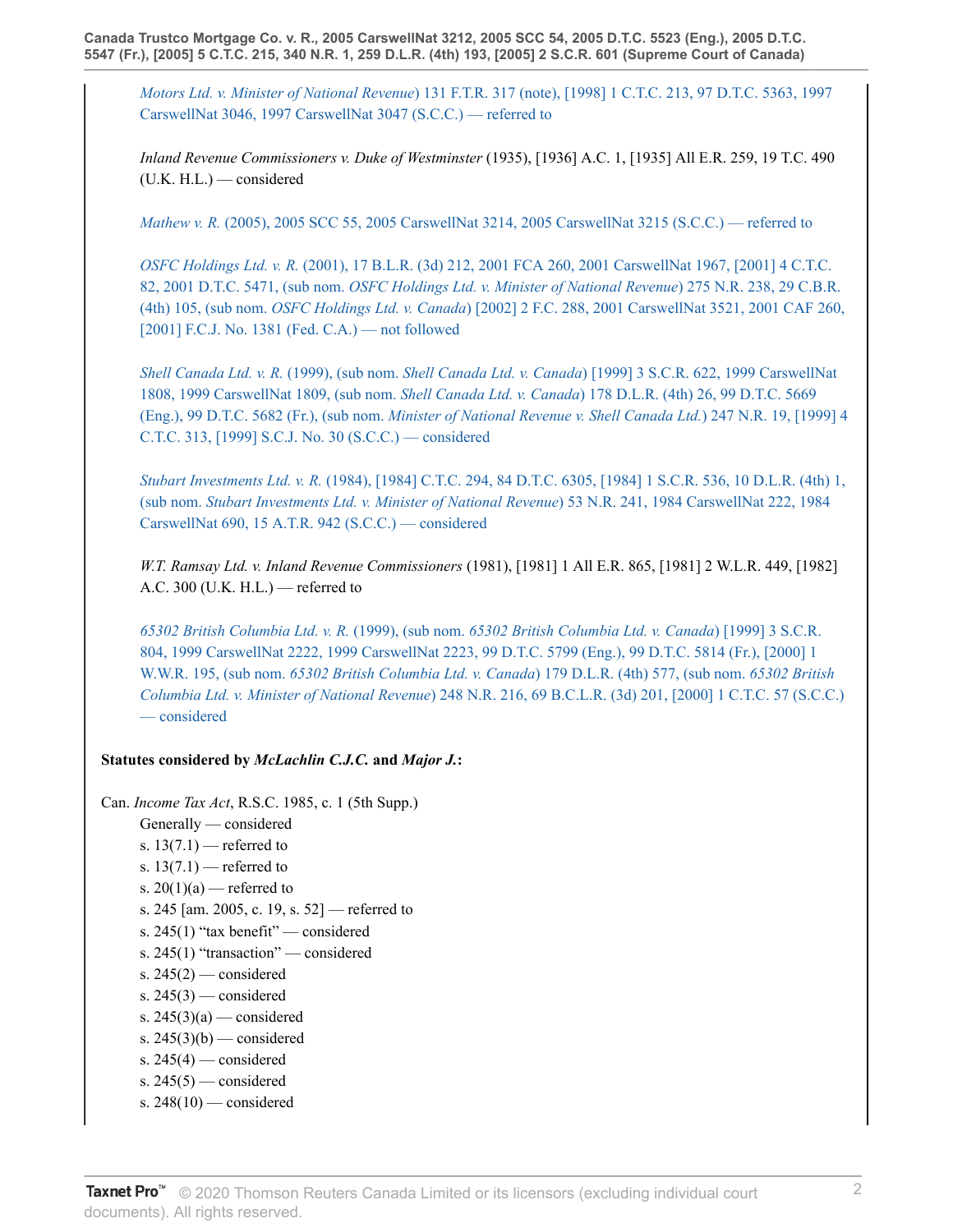## **Regulations considered:**

Can. *Income Tax Act*, R.S.C. 1985, c. 1 (5th Supp.) *Income Tax Regulations*, C.R.C. 1978, c. 945 Generally — referred to

APPEAL by Minister from judgment reported at *[Canada Trustco Mortgage Co. v. R.](http://v3.taxnetpro.com/Document/I8d7d9393aad45dece0440003ba833f85/View/FullText.html?originationContext=document&vr=3.0&rs=cblt1.0&transitionType=DocumentItem&contextData=(sc.Search))* (2004), 2004 FCA 67, 2004 [CarswellNat 305, \[2004\] 2 C.T.C. 276, 2004 CAF 67, 2004 CarswellNat 523, \(sub nom.](http://v3.taxnetpro.com/Document/I8d7d9393aad45dece0440003ba833f85/View/FullText.html?originationContext=document&vr=3.0&rs=cblt1.0&transitionType=DocumentItem&contextData=(sc.Search)) *R. v. Canada Trustco Mortgage Co.*[\) 2004 D.T.C. 6119 \(F.C.A.\),](http://v3.taxnetpro.com/Document/I8d7d9393aad45dece0440003ba833f85/View/FullText.html?originationContext=document&vr=3.0&rs=cblt1.0&transitionType=DocumentItem&contextData=(sc.Search)) dismissing Minister's appeal from judgment allowing taxpayer's appeal from Minister's assessment of income tax payable by taxpayer in taxation year 1997.

POURVOI du ministre à l'encontre de l'arrêt publié à *[Canada Trustco Mortgage Co. v. R.](http://v3.taxnetpro.com/Document/I8d7d9393aad45dece0440003ba833f85/View/FullText.html?originationContext=document&vr=3.0&rs=cblt1.0&transitionType=DocumentItem&contextData=(sc.Search))* (2004), 2004 FCA 67, 2004 [CarswellNat 305, \[2004\] 2 C.T.C. 276, 2004 CAF 67, 2004 CarswellNat 523, \(sub nom.](http://v3.taxnetpro.com/Document/I8d7d9393aad45dece0440003ba833f85/View/FullText.html?originationContext=document&vr=3.0&rs=cblt1.0&transitionType=DocumentItem&contextData=(sc.Search)) *R. v. Canada Trustco Mortgage Co.*) [2004 D.T.C. 6119 \(C.A.F.\),](http://v3.taxnetpro.com/Document/I8d7d9393aad45dece0440003ba833f85/View/FullText.html?originationContext=document&vr=3.0&rs=cblt1.0&transitionType=DocumentItem&contextData=(sc.Search)) qui a rejeté son pourvoi à l'encontre du jugement qui avait accueilli le pourvoi de la contribuable à l'encontre de la cotisation établie par le ministre pour l'impôt sur le revenu dû par la contribuable pour l'année fiscale 1997. *Per curiam***:**

### **1. Introduction**

1 This appeal and its companion case, *Mathew v. R.*[, 2005 SCC 55 \(S.C.C.\)](http://v3.taxnetpro.com/Document/I8d7d9393941e5dece0440003ba833f85/View/FullText.html?originationContext=document&vr=3.0&rs=cblt1.0&transitionType=DocumentItem&contextData=(sc.Search)) (hereinafter "*Kaulius*"), raise the issue of the interplay between the general anti-avoidance rule (the "GAAR") and the application of more specific provisions of the *Income Tax Act*, R.S.C. 1985, c.1 (5th Supp.). The Act continues to permit legitimate tax minimization; traditionally, this has involved determining whether the taxpayer brought itself within the wording of the specific provisions relied on for the tax benefit. Onto this scheme, the GAAR has superimposed a prohibition on abusive tax avoidance, with the effect that the literal application of provisions of the Act may be seen as abusive in light of their context and purpose. The task in this appeal is to unite these two approaches in a framework that reflects the intention of Parliament in enacting the GAAR and achieves consistent, predictable and fair results.

### **2. Facts**

2 The respondent, Canada Trustco Mortgage Company ("CTMC"), carries on business as a mortgage lender. As part of its business operations, CTMC enjoyed large revenues from leased assets. In 1996 it purchased a number of trailers which it then circuitously leased back to the vendor, in order to offset revenue from its leased assets by claiming considerable capital cost allowance ("CCA") on the trailers in the amount of \$31,196,700 against \$51,787,114 for the 1997 taxation year. The essence of the transaction is explained in the memorandum of Michael Lough, CTMC's officer in charge of the recommendation to proceed: "The transaction provides very attractive returns by generating CCA deductions which can be used to shelter other taxable lease income generated by Canada Trust." This arrangement allowed CTMC to defer paying taxes on the amount of profits reduced by the CCA deductions which would be subject to recapture into income when the trailers were disposed of at a future date and presumably in excess of the amount claimed as CCA.

3 The details of the transaction are complex and described in greater detail in the Appendix. Briefly stated, on December 17, 1996, the respondent, with the use of its own money and a loan of approximately \$100 million from the Royal Bank of Canada ("RBC"), purchased trailers from Transamerica Leasing Inc. ("TLI") at fair market value of \$120 million. CTMC leased the trailers to Maple Assets Investments Limited ("MAIL") who in turn subleased them to TLI, the original owner. TLI then prepaid all amounts due to MAIL under the sublease. MAIL placed on deposit an amount equal to the loan for purposes of making the lease payments and a bond was pledged as security to guarantee a purchase option payment to CTMC at the end of the lease. These transactions allowed CTMC to substantially minimize its financial risk. They were also accompanied by financial arrangements with various other parties, not relevant to this appeal.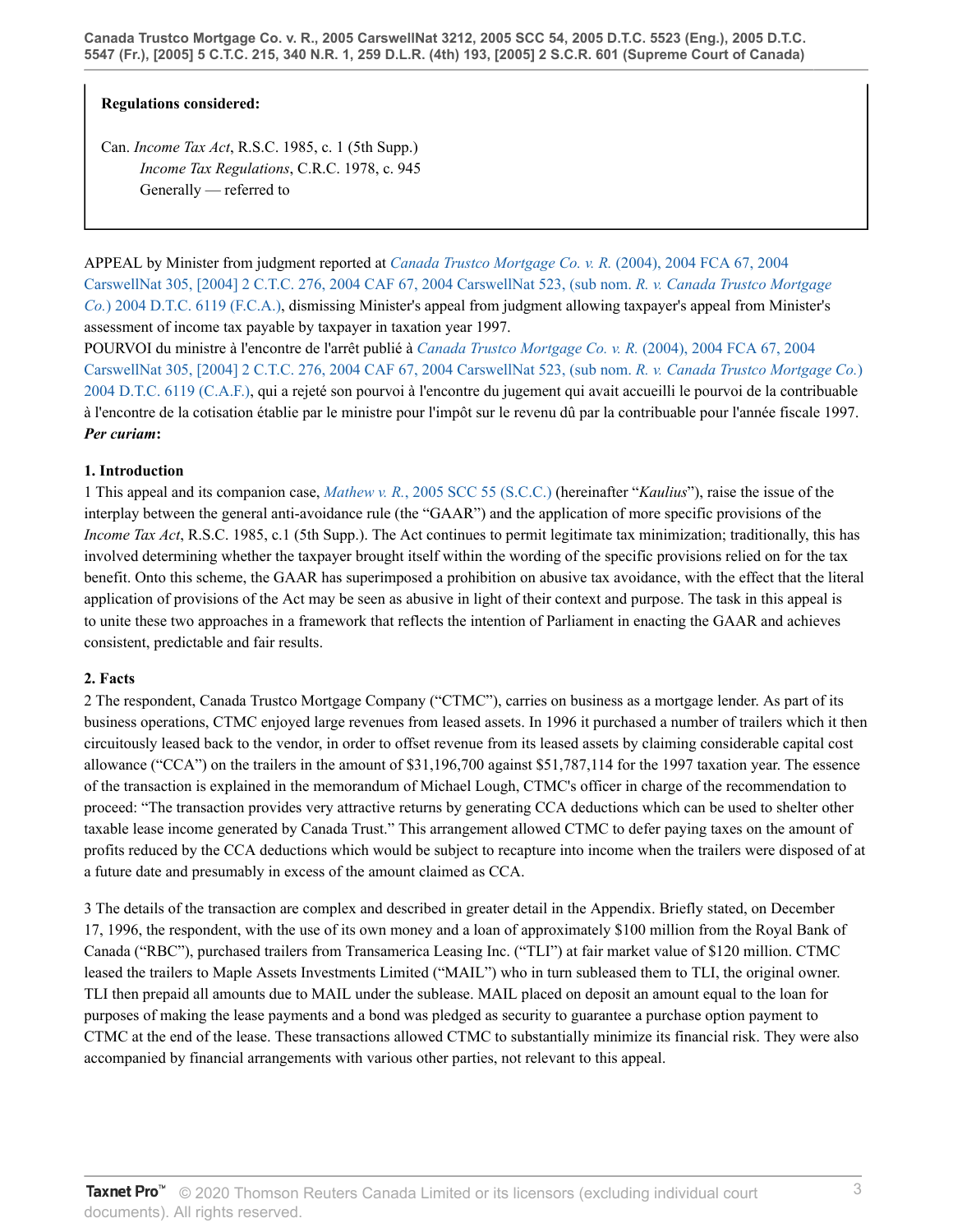4 On October 18, 2002, the Minister of National Revenue reassessed CTMC on its 1997 taxation year and denied the CCA claim of \$31,196,700 on the basis that CTMC had not acquired title to the trailers and, in the alternative, that the GAAR applied to deny the deduction. CTMC appealed to the Tax Court of Canada.

5 The Crown abandoned the argument that CTMC had failed to obtain title to the trailers and the appeal before the Tax Court proceeded solely on the issue of whether the GAAR applied to deny the deduction. A similar reassessment with respect to CTMC's 1996 taxation year was statute-barred. The Tax Court found in favour of CTMC, as did the Federal Court of Appeal. For the reasons that follow, we would dismiss the Crown's appeal.

# **3. Legislative Provisions**

6 This appeal and its companion case *Kaulius* were brought and argued under s. 245 of the *Income Tax Act*. The relevant provisions of the Act, as they applied to the parties, read in part:

**245.**(1) [Definitions] In this section,

"tax benefit" means a reduction, avoidance or deferral of tax or other amount payable under this Act or an increase in a refund of tax or other amount under this Act;

"transaction" includes an arrangement or event.

(2) [General anti-avoidance provision] Where a transaction is an avoidance transaction, the tax consequences to a person shall be determined as is reasonable in the circumstances in order to deny a tax benefit that, but for this section, would result, directly or indirectly, from that transaction or from a series of transactions that includes that transaction.

(3) [Avoidance transaction] An avoidance transaction means any transaction

(a) that, but for this section, would result, directly or indirectly, in a tax benefit, unless the transaction may reasonably be considered to have been undertaken or arranged primarily for *bona fide* purposes other than to obtain the tax benefit; or

(b) that is part of a series of transactions, which series, but for this section, would result, directly or indirectly, in a tax benefit, unless the transaction may reasonably be considered to have been undertaken or arranged primarily for *bona fide* purposes other than to obtain the tax benefit.

(4) [Where s. (2) does not apply] For greater certainty, subsection (2) does not apply to a transaction where it may reasonably be considered that the transaction would not result directly or indirectly in a misuse of the provisions of this Act or an abuse having regard to the provisions of this Act, other than this section, read as a whole.

(5) [Determination of tax consequences] Without restricting the generality of subsection (2),

(a) any deduction in computing income, taxable income, taxable income earned in Canada or tax payable or any part thereof may be allowed or disallowed in whole or in part,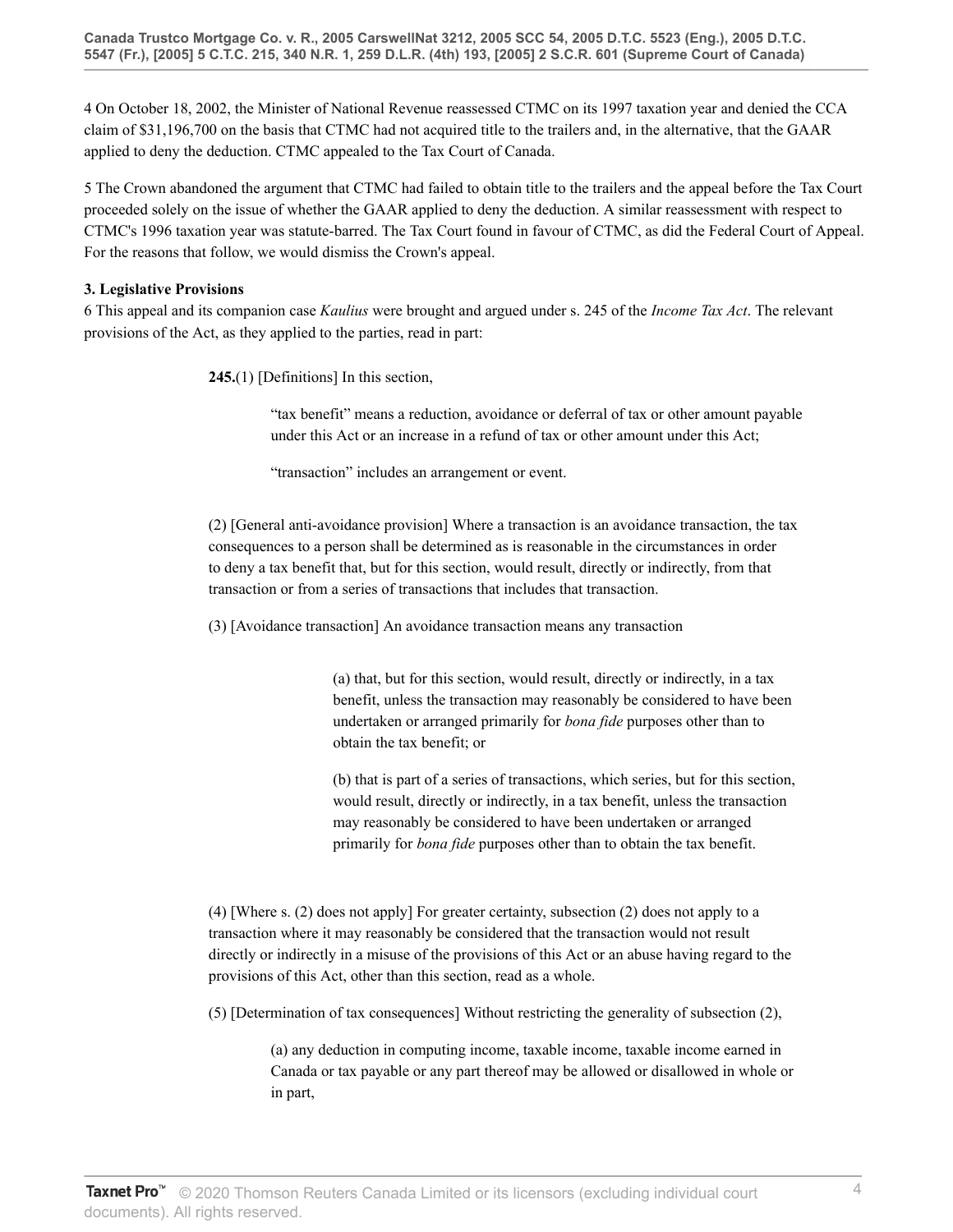(b) any such deduction, any income, loss or other amount or part thereof may be allocated to any person,

(c) the nature of any payment or other amount may be recharacterized, and

(d) the tax effects that would otherwise result from the application of other provisions of this Act may be ignored,

in determining the tax consequences to a person as is reasonable in the circumstances in order to deny a tax benefit that would, but for this section, result, directly or indirectly, from an avoidance transaction.

**248.**(10) [Series of transactions] For the purposes of this Act, where there is a reference to a series of transactions or events, the series shall be deemed to include any related transactions or events completed in contemplation of the series.

7 A recent amendment to s. 245 (*Budget Implementation Act, 2004, No. 2*, S.C. 2005, c. 19, s. 52) has no application to the judgments under appeal. Although this amendment was enacted to apply retroactively, it cannot apply at this stage of appellate review, after the parties argued their cases and the Tax Court judge rendered his decision on the basis of the GAAR as it read prior to the amendment. Furthermore, even if this amendment were to apply, it would not warrant a different approach to the issues on appeal. In our view, this amendment to s. 245 serves *inter alia* to make it clear that the GAAR applies to tax benefits conferred by Regulations enacted under the *Income Tax Act*. The Tax Court judge in the instant case proceeded on this assumption, which was not challenged by the parties in submissions before us.

### **4. Judicial Decisions**

# **4.1 Tax Court of Canada, [\[2003\] 4 C.T.C. 2009, 2003 TCC 215 \(T.C.C. \[General Procedure\]\)](http://v3.taxnetpro.com/Document/I8d7d9393caea5dece0440003ba833f85/View/FullText.html?originationContext=document&vr=3.0&rs=cblt1.0&transitionType=DocumentItem&contextData=(sc.Search))**

8 The Tax Court judge found an avoidance transaction giving rise to a tax benefit under s. 245(1) and (3) of the Act. He inquired into the purpose of the CCA provisions of the *Income Tax Act* as applied to sale-leaseback arrangements, in order to determine if the transaction was abusive under s. 245(4) of the Act. He held that the purpose of the CCA provisions permitted the deduction of CCA based on the "cost" of the trailers, as defined by the transactions documents. He went on to conduct a detailed analysis of the legal transactions. He found that CTMC had acquired title and became the legal owner of the trailers, and declined to recharacterize the legal nature of the transaction. The transactions in issue, in his view, amounted to an ordinary sale-leaseback. The Tax Court judge found that the transaction fell within the spirit and purpose of the CCA provisions of the Act, and concluded that the GAAR did not apply to disallow the tax benefit.

### **4.2 Federal Court of Appeal, [\[2004\] 2 C.T.C. 276, 2004 FCA 67 \(F.C.A.\)](http://v3.taxnetpro.com/Document/I8d7d9393aad45dece0440003ba833f85/View/FullText.html?originationContext=document&vr=3.0&rs=cblt1.0&transitionType=DocumentItem&contextData=(sc.Search))**

9 The Federal Court of Appeal unanimously dismissed the appeal, relying on the reasons in *[OSFC Holdings Ltd. v. R.](http://v3.taxnetpro.com/Document/I8d7d9393e22e5dece0440003ba833f85/View/FullText.html?originationContext=document&vr=3.0&rs=cblt1.0&transitionType=DocumentItem&contextData=(sc.Search))* (2001), [\[2002\] 2 F.C. 288, 2001 FCA 260 \(Fed. C.A.\)](http://v3.taxnetpro.com/Document/I8d7d9393e22e5dece0440003ba833f85/View/FullText.html?originationContext=document&vr=3.0&rs=cblt1.0&transitionType=DocumentItem&contextData=(sc.Search)) ("OSFC"), in which the court had set out a two-stage analysis for abuse under the GAAR, focussed first on interpretation of the specific provisions at issue, second on the overarching policy of the *Income Tax Act*. Evans J.A., for the court, held that the Tax Court judge had not erred in concluding that, for the purposes of s. 245(4) of the Act, the transactions at issue did not constitute a misuse of a provision of the Act or an abuse of the CCA scheme as a whole. He noted that counsel for the appellant did not seek to recharacterize the transactions and did not allege that they were a sham, but argued instead that the policy underlying s.  $20(1)(a)$  and the CCA provisions as a whole was "to permit taxpayers" to claim CCA in respect of the 'real' or 'economic' cost that they incurred in acquiring an asset, and not the 'legal' cost, that is, on the facts of this case, the purchase price paid by the taxpayer" (para. 2). Going on to consider policy, Evans J.A. found that there was no clear and unambiguous policy underlying s.  $20(1)(a)$  or the CCA scheme read as a whole that rendered the transaction a misuse or abuse of those provisions.

### **5. Analysis**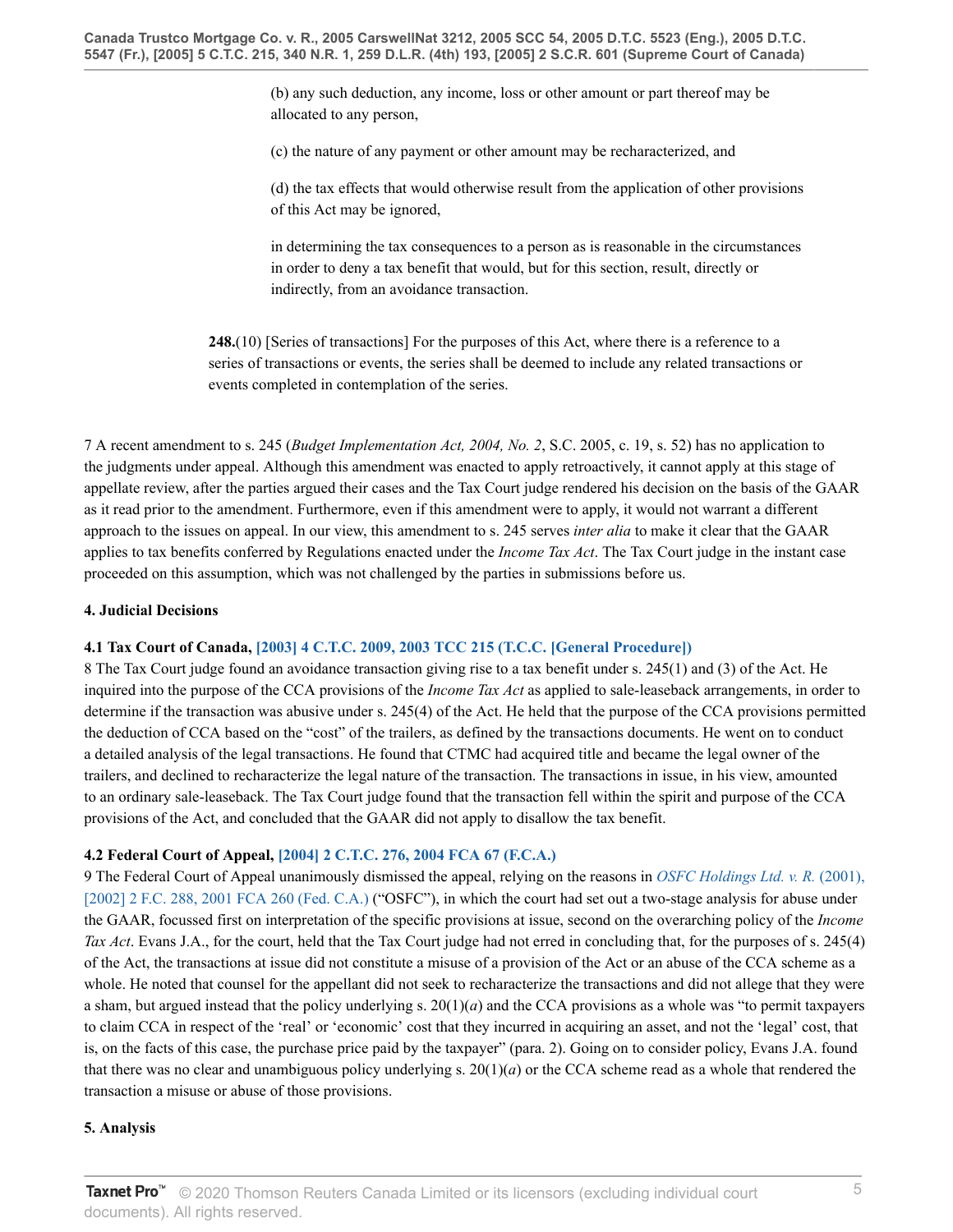# **5.1 General Principles of Interpretation**

10 It has been long established as a matter of statutory interpretation that "the words of an Act are to be read in their entire context and in their grammatical and ordinary sense harmoniously with the scheme of the Act, the object of the Act, and the intention of Parliament": see *[65302 British Columbia Ltd. v. R.](http://v3.taxnetpro.com/Document/I8d7d9393fba55dece0440003ba833f85/View/FullText.html?originationContext=document&vr=3.0&rs=cblt1.0&transitionType=DocumentItem&contextData=(sc.Search))*, [1999] 3 S.C.R. 804 (S.C.C.), at para. 50. The interpretation of a statutory provision must be made according to a textual, contextual and purposive analysis to find a meaning that is harmonious with the Act as a whole. When the words of a provision are precise and unequivocal, the ordinary meaning of the words play a dominant role in the interpretive process. On the other hand, where the words can support more than one reasonable meaning, the ordinary meaning of the words plays a lesser role. The relative effects of ordinary meaning, context and purpose on the interpretive process may vary, but in all cases the court must seek to read the provisions of an Act as a harmonious whole.

11 As a result of the Duke of Westminster principle (*Inland Revenue Commissioners v. Duke of Westminster* (1935), [1936] A.C. 1 (U.K. H.L.)) that taxpayers are entitled to arrange their affairs to minimize the amount of tax payable, Canadian tax legislation received a strict interpretation in an era of more literal statutory interpretation than the present. There is no doubt today that all statutes, including the Act, must be interpreted in a textual, contextual and purposive way. However, the particularity and detail of many tax provisions have often led to an emphasis on textual interpretation. Where Parliament has specified precisely what conditions must be satisfied to achieve a particular result, it is reasonable to assume that Parliament intended that taxpayers would rely on such provisions to achieve the result they prescribe.

12 The provisions of the *Income Tax Act* must be interpreted in order to achieve consistency, predictability and fairness so that taxpayers may manage their affairs intelligently. As stated at para. 45 of *[Shell Canada Ltd. v. R.](http://v3.taxnetpro.com/Document/I8d7d9393fbab5dece0440003ba833f85/View/FullText.html?originationContext=document&vr=3.0&rs=cblt1.0&transitionType=DocumentItem&contextData=(sc.Search))*, [1999] 3 S.C.R. 622 [\(S.C.C.\)](http://v3.taxnetpro.com/Document/I8d7d9393fbab5dece0440003ba833f85/View/FullText.html?originationContext=document&vr=3.0&rs=cblt1.0&transitionType=DocumentItem&contextData=(sc.Search)):

[A]bsent a specific provision to the contrary, it is not the courts' role to prevent taxpayers from relying on the sophisticated structure of their transactions, arranged in such a way that the particular provisions of the Act are met, on the basis that it would be inequitable to those taxpayers who have not chosen to structure their transactions that way.

[Emphasis added.]

See also *65302 British Columbia*, at para. 51, *per* Iacobucci J. citing P. W. Hogg and J. E. Magee, *Principles of Canadian Income Tax Law* (2nd ed. 1997), at pp. 475-76:

It would introduce intolerable uncertainty into the Income Tax Act if clear language in a detailed provision of the Act were to be qualified by unexpressed exceptions derived from a court's view of the object and purpose of the provision.

13 The *Income Tax Act* remains an instrument dominated by explicit provisions dictating specific consequences, inviting a largely textual interpretation. Onto this compendium of detailed stipulations, Parliament has engrafted quite a different sort of provision, the GAAR. This is a broadly drafted provision, intended to negate arrangements that would be permissible under a literal interpretation of other provisions of the *Income Tax Act*, on the basis that they amount to abusive tax avoidance. To the extent that the GAAR constitutes a "provision to the contrary" as discussed in *Shell* (at para. 45), the Duke of Westminster principle and the emphasis on textual interpretation may be attenuated. Ultimately, as affirmed in *Shell*, "[t]he courts' role is to interpret and apply the Act as it was adopted by Parliament" (para. 45). The court must to the extent possible contemporaneously give effect to both the GAAR and the other provisions of the *Income Tax Act* relevant to a particular transaction.

# **5.2 Interpretation of the GAAR**

14 The GAAR was enacted in 1988, principally in response to *Stubart Investments Ltd. v. R.*[, \[1984\] 1 S.C.R. 536 \(S.C.C.\),](http://v3.taxnetpro.com/Document/I8d7d939468ac5dece0440003ba833f85/View/FullText.html?originationContext=document&vr=3.0&rs=cblt1.0&transitionType=DocumentItem&contextData=(sc.Search)) which rejected a literal approach to interpreting the Act. At the same time, the Court rejected the business purpose test, which would have restricted tax reduction to transactions with a real business purpose. Instead of the business purpose test, the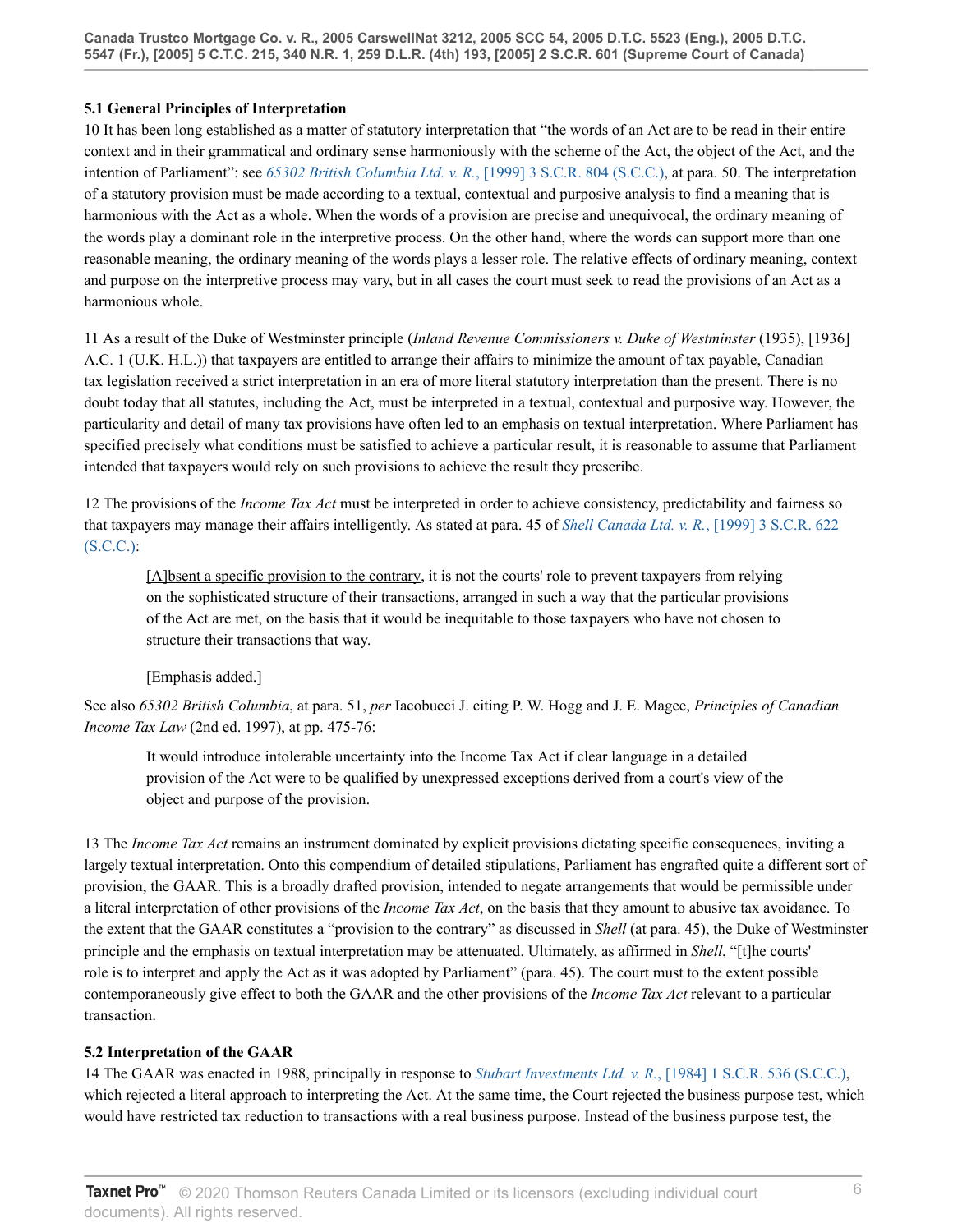Court proposed guidelines to limit unacceptable tax avoidance arrangements. Parliament deemed the decision in *Stubart* an inadequate response to the problem and enacted the GAAR.

15 The *Explanatory Notes to Legislation Relating to Income Tax* issued by the Honourable Michael H. Wilson, Minister of Finance (June 1988) ("Explanatory Notes") are an aid to interpretation. The Explanatory Notes state at the outset that they "are intended for information purposes only and should not be construed as an official interpretation of the provisions they describe". They state the purpose of the GAAR at p. 461:

New section 245 of the Act is a general anti-avoidance rule which is intended to prevent abusive tax avoidance transactions or arrangements but at the same time is not intended to interfere with legitimate commercial and family transactions. Consequently, the new rule seeks to distinguish between legitimate tax planning and abusive tax avoidance and to establish a reasonable balance between the protection of the tax base and the need for certainty for taxpayers in planning their affairs.

16 The GAAR draws a line between legitimate tax minimization and abusive tax avoidance. The line is far from bright. The GAAR's purpose is to deny the tax benefits of certain arrangements that comply with a literal interpretation of the provisions of the Act, but amount to an abuse of the provisions of the Act. But precisely what constitutes abusive tax avoidance remains the subject of debate. Hence these appeals.

17 The application of the GAAR involves three steps. The first step is to determine whether there is a "tax benefit" arising from a "transaction" under s. 245(1) and (2). The second step is to determine whether the transaction is an avoidance transaction under s. 245(3), in the sense of not being "arranged primarily for *bona fide* purposes other than to obtain the tax benefit". The third step is to determine whether the avoidance transaction is abusive under s. 245(4). All three requirements must be fulfilled before the GAAR can be applied to deny a tax benefit.

# **5.3 Tax Benefit**

18 The first step in applying the GAAR is to determine whether there is a tax benefit arising from a transaction or series of transactions of which the transaction is part.

19 "Tax benefit" is defined in s. 245(1) as "a reduction, avoidance or deferral of tax" or "an increase in a refund of tax or other amount" paid under the Act. Whether a tax benefit exists is a factual determination, initially by the Minister and on review by the courts, usually the Tax Court. The magnitude of the tax benefit is not relevant at this stage of the analysis.

20 If a deduction against taxable income is claimed, the existence of a tax benefit is clear, since a deduction results in a reduction of tax. In some other instances, it may be that the existence of a tax benefit can only be established by comparison with an alternative arrangement. For example, characterization of an amount as an annuity rather than as a wage, or as a capital gain rather than as business income, will result in differential tax treatment. In such cases, the existence of a tax benefit might only be established upon a comparison between alternative arrangements. In all cases, it must be determined whether the taxpayer reduced, avoided or deferred tax payable under the Act.

# **5.4 Avoidance Transaction**

21 The second requirement for application of the GAAR is that the transaction giving rise to the tax benefit be an avoidance transaction within s. 245(3). The function of this requirement is to remove from the ambit of the GAAR transactions or series of transactions that may reasonably be considered to have been undertaken or arranged primarily for a non-tax purpose. The majority of tax benefits claimed by taxpayers on their annual returns will be immune from the GAAR as a result of s. 245(3). The GAAR was enacted as a provision of last resort in order to address abusive tax avoidance, it was not intended to introduce uncertainty in tax planning.

22 A "transaction" is defined under s. 245(1) to include an arrangement or event. Section 245(3) specifically defines "avoidance transaction" as a transaction that results in a tax benefit, either by itself or as part of a *series of transactions*, "unless the transaction may reasonably be considered to have been undertaken or arranged *primarily for bona fide purposes* other than to obtain the tax benefit". These two underlined expressions warrant further discussion.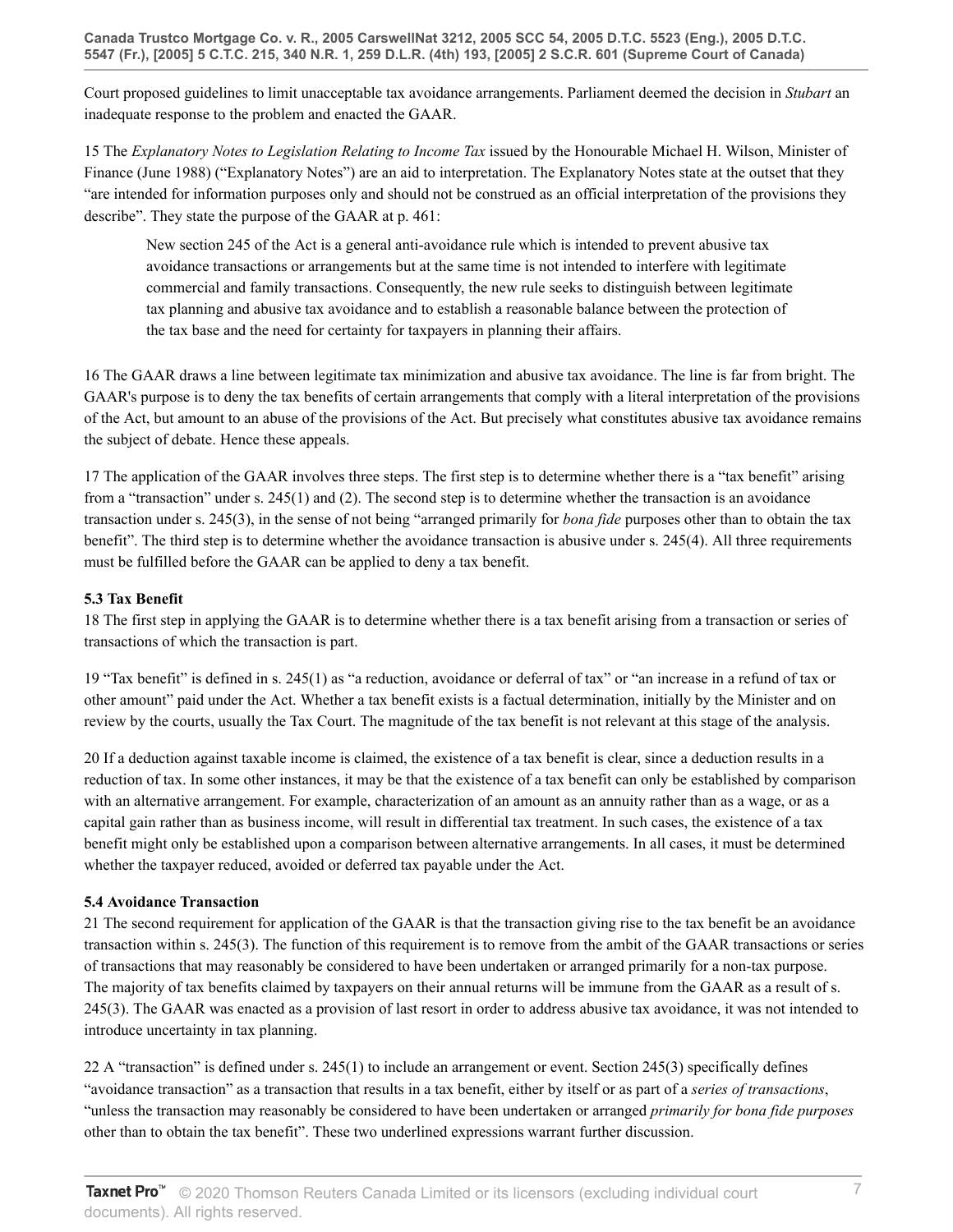### **5.4.1. Series of Transactions**

23 Section 245(2) reads:

(2) [General anti-avoidance provision] Where a transaction is an avoidance transaction, the tax consequences to a person shall be determined as is reasonable in the circumstances in order to deny a tax benefit that, but for this section, would result, directly or indirectly, from that transaction or from a series of transactions that includes that transaction.

24 Section 245(3) reads in part:

(3) [Avoidance transaction] An avoidance transaction means any transaction

(a) that, but for this section, would result, directly or indirectly, in a tax benefit ... or

(b) that is part of a series of transactions, which series, but for this section, would result, directly or indirectly, in a tax benefit...

25 The meaning of the expression "series of transactions" under s. 245(2) and (3) is not clear on its face. We agree with the majority of the Federal Court of Appeal in *OSFC* and endorse the test for a series of transactions as adopted by the House of Lords that a series of transactions involves a number of transactions that are "pre-ordained in order to produce a given result" with "no practical likelihood that the pre-planned events would not take place in the order ordained": *Craven v. White* (1988), [1989] A.C. 398 (U.K. H.L.), at p. 514, *per* Lord Oliver; see also *W.T. Ramsay Ltd. v. Inland Revenue Commissioners*, [1981] 1 All E.R. 865 (U.K. H.L.).

26 Section 248(10) extends the meaning of "series of transactions" to include "related transactions or events completed in contemplation of the series". The Federal Court of Appeal held, at para. 36 of *OSFC*, that this occurs where the parties to the transaction "knew of the ... series, such that it could be said that they took it into account when deciding to complete the transaction". We would elaborate that "in contemplation" is read not in the sense of actual knowledge but in the broader sense of "because of" or "in relation to" the series. The phrase can be applied to events either before or after the basic avoidance transaction found under s. 245(3). As has been noted:

It is highly unlikely that Parliament could have intended to include in the statutory definition of "series of transactions" related transactions completed in contemplation of a subsequent series of transactions, but not related transactions in the contemplation of which taxpayers completed a prior series of transactions.

(D. G. Duff, "Judicial Application of the General Anti-Avoidance Rule in Canada: *OSFC Holdings Ltd. v. The Queen*", 57 I.B.F.D. Bulletin 278, at p. 287)

# **5.4.2. Primarily for Bona Fide Purposes**

27 According to s. 245(3), the GAAR does not apply to a transaction that "may reasonably be considered to have been undertaken or arranged primarily for *bona fide* purposes other than to obtain the tax benefit". If there are both tax and non-tax purposes to a transaction, it must be determined whether it was reasonable to conclude that the non-tax purpose was primary. If so, the GAAR cannot be applied to deny the tax benefit.

28 While the inquiry proceeds on the premise that both tax and non-tax purposes can be identified, these can be intertwined in the particular circumstances of the transaction at issue. It is not helpful to speak of the threshold imposed by s. 245(3) as high or low. The words of the section simply contemplate an objective assessment of the relative importance of the driving forces of the transaction.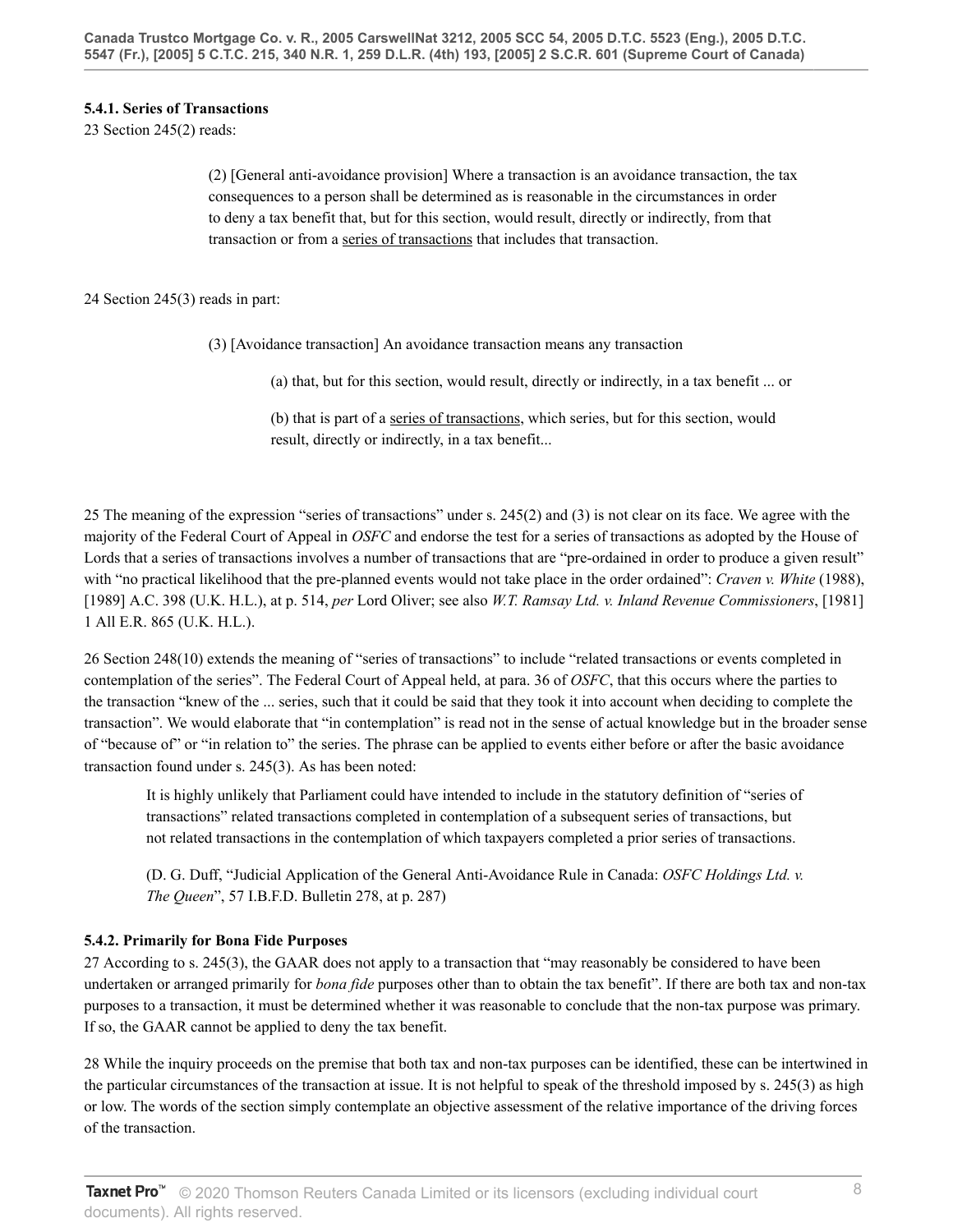29 Again, this is a factual inquiry. The taxpayer cannot avoid the application of the GAAR by merely stating that the transaction was undertaken or arranged primarily for a non-tax purpose. The Tax Court judge must weigh the evidence to determine whether it is reasonable to conclude that the transaction was not undertaken or arranged primarily for a non-tax purpose. The determination invokes reasonableness, suggesting that the possibility of different interpretations of the events must be objectively considered.

30 The courts must examine the relationships between the parties and the actual transactions that were executed between them. The facts of the transactions are central to determining whether there was an avoidance transaction. It is useful to consider what will not suffice to establish an avoidance transaction under s. 245(3). The Explanatory Notes state, at p. 464:

Subsection 245(3) does not permit the "recharacterization" of a transaction for the purposes of determining whether or not it is an avoidance transaction. In other words, it does not permit a transaction to be considered to be an avoidance transaction because some alternative transaction that might have achieved an equivalent result would have resulted in higher taxes.

31 According to the Explanatory Notes, Parliament recognized the Duke of Westminster principle "that tax planning arranging one's affairs so as to attract the least amount of tax—is a legitimate and accepted part of Canadian tax law" (p. 464). Despite Parliament's intention to address abusive tax avoidance by enacting the GAAR, Parliament nonetheless intended to preserve predictability, certainty and fairness in Canadian tax law. Parliament intends taxpayers to take full advantage of the provisions of the *Income Tax Act* that confer tax benefits. Indeed, achieving the various policies that the *Income Tax Act* seeks to promote is dependent on taxpayers doing so.

32 Section 245(3) merely removes from the ambit of the GAAR transactions that may reasonably be considered to have been undertaken or arranged primarily for a non-tax purpose. Parliament did not intend s. 245(3) to operate simply as a business purpose test, which would have considered transactions that lacked an independent *bona fide* business purpose to be invalid.

33 The expression "non-tax purpose" has a broader scope than the expression "business purpose". For example, transactions that may reasonably be considered to have been undertaken or arranged primarily for family or investment purposes would be immune from the GAAR under s. 245(3). Section 245(3) does not purport to protect only transactions that have a real business purpose. Parliament wanted many schemes that do not have any business purpose to endure. Registered Retirement Savings Plans (RRSPs) are one example. Parliament recognized that many provisions of the Act confer legitimate tax benefits notwithstanding the lack of a real business purpose. This is apparent from the general language used throughout s. 245, as opposed to language which would have adopted a broad anti-avoidance test subject to exemptions for specific schemes like RRSP transactions.

34 If at least one transaction in a series of transactions is an "avoidance transaction", then the tax benefit that results from the series may be denied under the GAAR. This is apparent from the wording of s. 245(3). Conversely, if each transaction in a series was carried out primarily for *bona fide* non-tax purposes, the GAAR cannot be applied to deny a tax benefit.

35 Even if an avoidance transaction is established under the s. 245(3) inquiry, the GAAR will not apply to deny the tax benefit if it may be reasonable to consider that it did not result from abusive tax avoidance under s. 245(4), as discussed more fully below.

# **5.5 Abusive Tax Avoidance**

36 The third requirement for application of the GAAR is that the avoidance transaction giving rise to a tax benefit be abusive. The mere existence of an avoidance transaction is not enough to permit the GAAR to be applied. The transaction must also be shown to be *abusive* under s. 245(4).

37 It is this requirement that has given rise to the most difficulty in the interpretation and application of the GAAR. A number of features have provoked judicial debate. The section is cast in terms of a double negative, stating that the GAAR does "not apply to a transaction where it may reasonably be considered that the transaction would not result directly or indirectly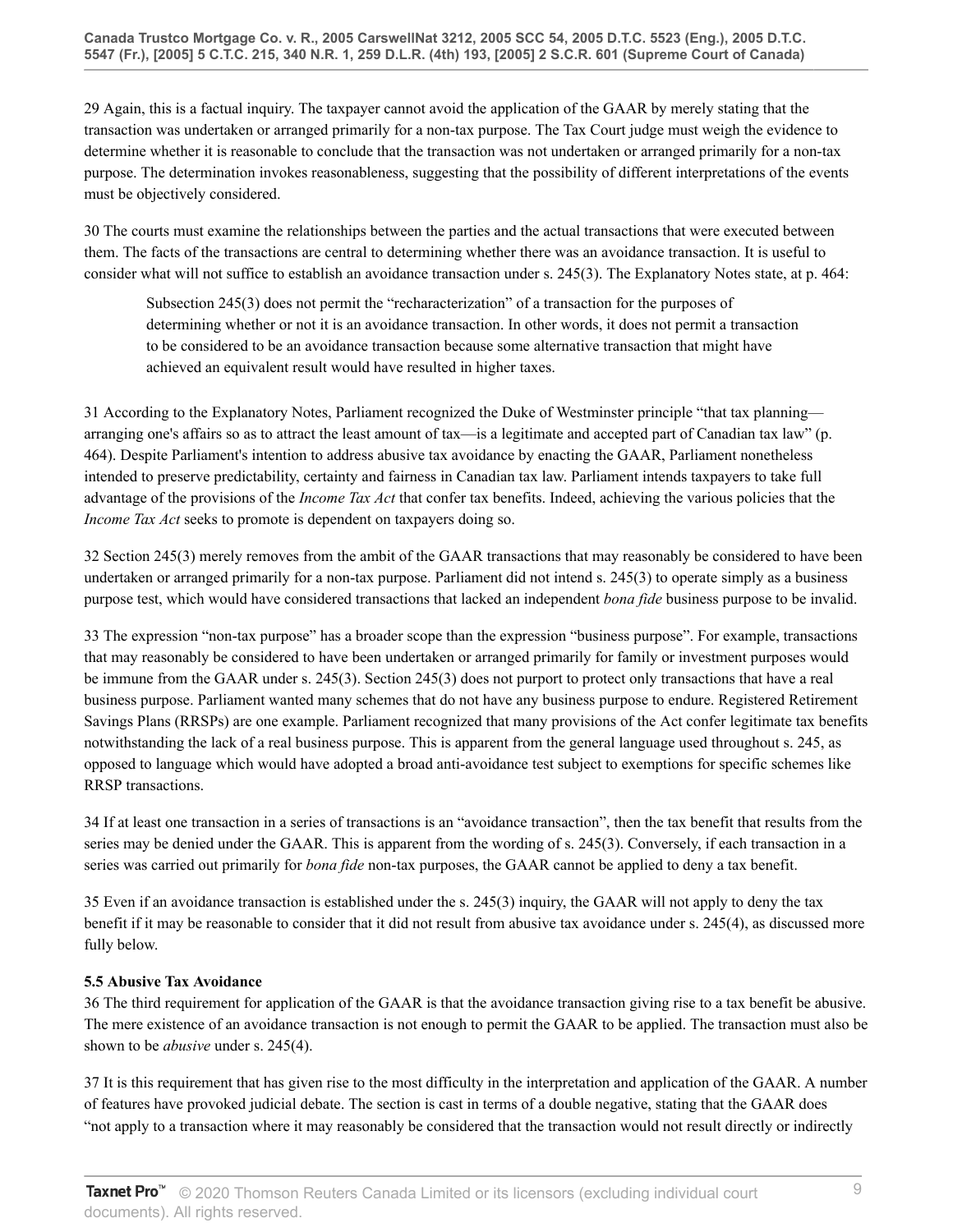in a misuse ... or an abuse". It is tempered by the word "reasonably", suggesting some ministerial and judicial leeway in determining abuse. It does not precisely define abuse or misuse. To further complicate matters, the English and French versions of s. 245(4) differ. Overarching these particular difficulties is the central issue of the relationship between the GAAR and more specific provisions of the Act.

## **5.5.1 "Misuse and Abuse": Two Different Concepts?**

38 We turn first to the debate about "misuse" and "abuse" which has arisen from the different English and French versions of s. 245(4). This arises from the apparently disjunctive version of the subsection in English ("misuse of the provisions of this Act" or "abuse having regard to the provisions of this Act ... read as a whole") and the non-disjunctive French version ("*d'abus dans l'application des dispositions de la présente loi lue dans son ensemble*"). This discrepancy led the majority of the Federal Court of Appeal to conclude in *OSFC* that s. 245(4) mandates two different inquiries. The first was whether there was a misuse of the particular provisions of the Act that were relied upon to achieve the tax benefit. The second was whether there was an abuse of any policy of the Act read as a whole. The term policy was used to refer collectively to purpose, object, spirit, scheme or policy (*OSFC*, at para. 66).

39 With respect, we cannot agree with this interpretation of s. 245(4). Parliament could not have intended this two-step approach, which on its face raises the impossible question of how one can abuse the Act as a whole without misusing any of its provisions. We agree with the Tax Court judge, in the present case, at para. 90, that "[i]n effect, the analysis of the misuse of the provisions and the analysis of the abuse having regard to the provisions of the *Act* read as a whole are inseparable". As discussed more fully below, the interpretation of specific provisions of the Act cannot be separated from contextual considerations arising from other provisions. The various provisions of the *Income Tax Act* must be interpreted in their contextual framework, so that the Act functions as a coherent whole, with respect to the particular statutory scheme engaged by the transactions.

40 There is but one principle of interpretation: to determine the intent of the legislator having regard to the text, its context, and other indicators of legislative purpose. The policy analysis proposed as a second step by the Federal Court of Appeal in *OSFC* is properly incorporated into a unified, textual, contextual, and purposive approach to interpreting the specific provisions that give rise to the tax benefit.

41 The courts cannot search for an overriding policy of the Act that is not based on a unified, textual, contextual and purposive interpretation of the specific provisions in issue. First, such a search is incompatible with the roles of reviewing judges. The *Income Tax Act* is a compendium of highly detailed and often complex provisions. To send the courts on the search for some overarching policy and then to use such a policy to override the wording of the provisions of the *Income Tax Act* would inappropriately place the formulation of taxation policy in the hands of the judiciary, requiring judges to perform a task to which they are unaccustomed and for which they are not equipped. Did Parliament intend judges to formulate taxation policies that are not grounded in the provisions of the Act and to apply them to override the specific provisions of the Act? Notwithstanding the interpretative challenges that the GAAR presents, we cannot find a basis for concluding that such a marked departure from judicial and interpretative norms was Parliament's intent.

42 Second, to search for an overriding policy of the *Income Tax Act* that is not anchored in a textual, contextual and purposive interpretation of the specific provisions that are relied upon for the tax benefit would run counter to the overall policy of Parliament that tax law be certain, predictable and fair, so that taxpayers can intelligently order their affairs. Although Parliament's general purpose in enacting the GAAR was to preserve legitimate tax minimization schemes while prohibiting abusive tax avoidance, Parliament must also be taken to seek consistency, predictability and fairness in tax law. These three latter purposes would be frustrated if the Minister and/or the courts overrode the provisions of the *Income Tax Act* without any basis in a textual, contextual and purposive interpretation of those provisions.

43 For these reasons we conclude, as did the Tax Court judge, that the determinations of "misuse" and "abuse" under s. 245(4) are not separate inquiries. Section 245(4) requires a single, unified approach to the textual, contextual and purposive interpretation of the specific provisions of the *Income Tax Act* that are relied upon by the taxpayer in order to determine whether there was abusive tax avoidance.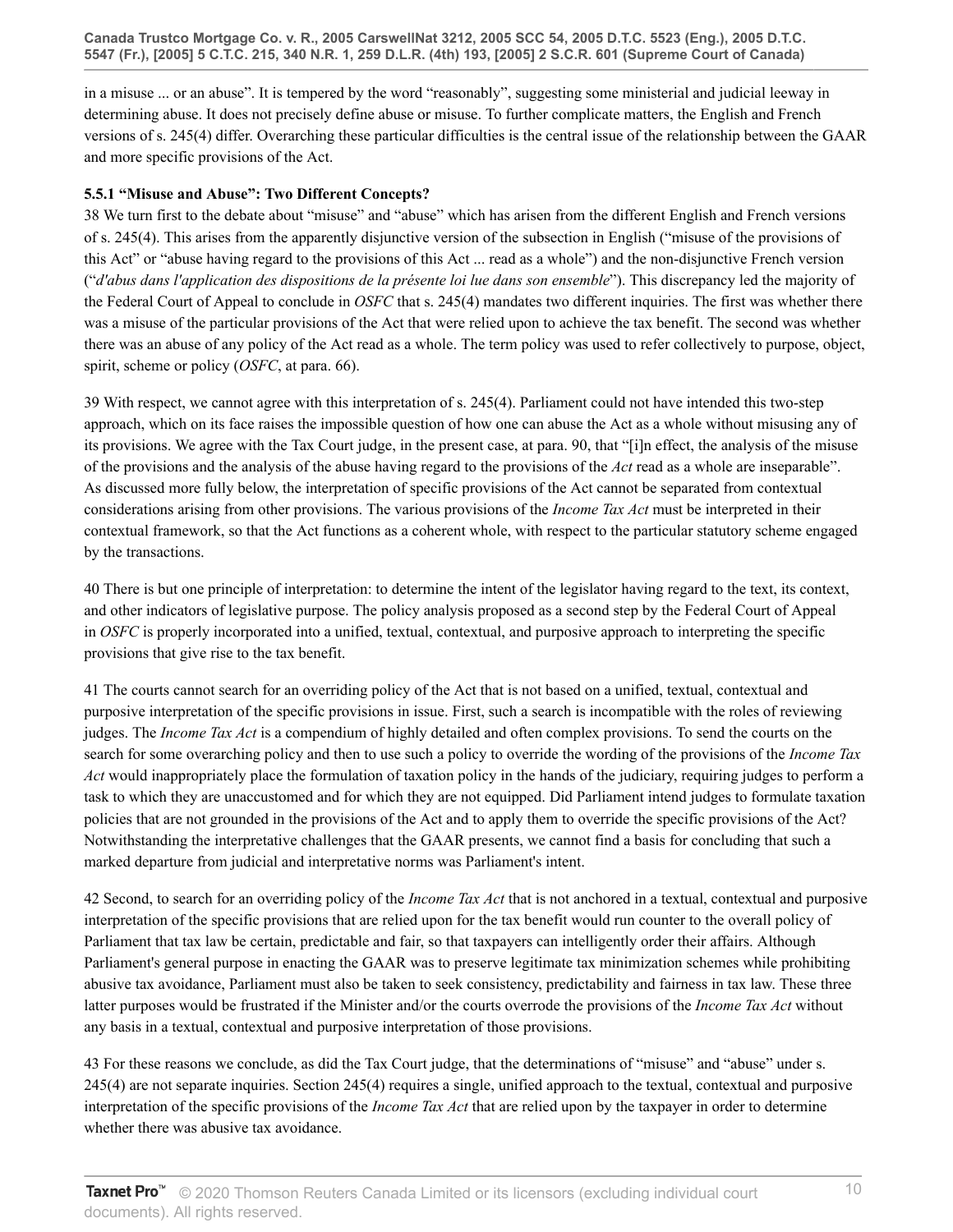## **5.5.2. Abusive Tax Avoidance: A Unified Interpretive Approach**

44 The heart of the analysis under s. 245(4) lies in a contextual and purposive interpretation of the provisions of the Act that are relied on by the taxpayer, and the application of the properly interpreted provisions to the facts of a given case. The first task is to interpret the provisions giving rise to the tax benefit to determine their object, spirit and purpose. The next task is to determine whether the transaction falls within or frustrates that purpose. The overall inquiry thus involves a mixed question of fact and law. The textual, contextual and purposive interpretation of specific provisions of the *Income Tax Act* is essentially a question of law but the application of these provisions to the facts of a case is necessarily fact-intensive.

45 This analysis will lead to a finding of abusive tax avoidance when a taxpayer relies on specific provisions of the *Income Tax Act* in order to achieve an outcome that those provisions seek to prevent. As well, abusive tax avoidance will occur when a transaction defeats the underlying rationale of the provisions that are relied upon. An abuse may also result from an arrangement that circumvents the application of certain provisions, such as specific anti-avoidance rules, in a manner that frustrates or defeats the object, spirit or purpose of those provisions. By contrast, abuse is not established where it is reasonable to conclude that an avoidance transaction under s. 245(3) was within the object, spirit or purpose of the provisions that confer the tax benefit.

46 Once the provisions of the *Income Tax Act* are properly interpreted, it is a question of fact for the Tax Court judge whether the Minister, in denying the tax benefit, has established abusive tax avoidance under s. 245(4). Provided the Tax Court judge has proceeded on a proper construction of the provisions of the Act and on findings supported by the evidence, appellate tribunals should not interfere, absent a palpable and overriding error.

47 The first part of the inquiry under s. 245(4) requires the court to look beyond the mere text of the provisions and undertake a contextual and purposive approach to interpretation in order to find meaning that harmonizes the wording, object, spirit and purpose of the provisions of the *Income Tax Act*. There is nothing novel in this. Even where the meaning of particular provisions may not appear to be ambiguous at first glance, statutory context and purpose may reveal or resolve latent ambiguities. "After all, language can never be interpreted independently of its context, and legislative purpose is part of the context. It would seem to follow that consideration of legislative purpose may not only resolve patent ambiguity, but may, on occasion, reveal ambiguity in apparently plain language." See P.W. Hogg and J.E. Magee, *Principles of Canadian Income Tax Law* (4th ed. 2002), at p. 563. In order to reveal and resolve any latent ambiguities in the meaning of provisions of the *Income Tax Act*, the courts must undertake a unified textual, contextual and purposive approach to statutory interpretation.

48 As previously stated, the predominant issue in this and its companion appeal is what constitutes abusive tax avoidance. The Explanatory Notes state in part, at pp. 464-65:

Subsection 245(4) recognizes that the provisions of the Act are intended to apply to transactions with real economic substance, not to transactions intended to exploit, misuse or frustrate the Act to avoid tax. It also recognizes, however, that a number of provisions of the Act either contemplate or encourage transactions that may seem to be primarily tax-motivated.... It is not intended that section 245 will apply to deny the tax benefits that result from these transactions as long as they are carried out within the object and spirit of the provisions of the Act read as a whole. Nor is it intended that tax incentives expressly provided for in the legislation would be neutralized by this section.

Where a taxpayer carries out transactions primarily in order to obtain, through the application of specific provisions of the Act, a tax benefit that is not intended by such provisions and by the Act read as a whole, section 245 should apply. This would be the case even though the strict words of the relevant specific provisions may support the tax result sought by the taxpayer. Thus, where applicable, section 245 will override other provisions of the Act since, otherwise, its object and purpose would be defeated.

...Thus, in reading the Act as a whole, specific provisions will be read in the context of and in harmony with the other provisions of the Act in order to achieve a result which is consistent with the general scheme of the Act.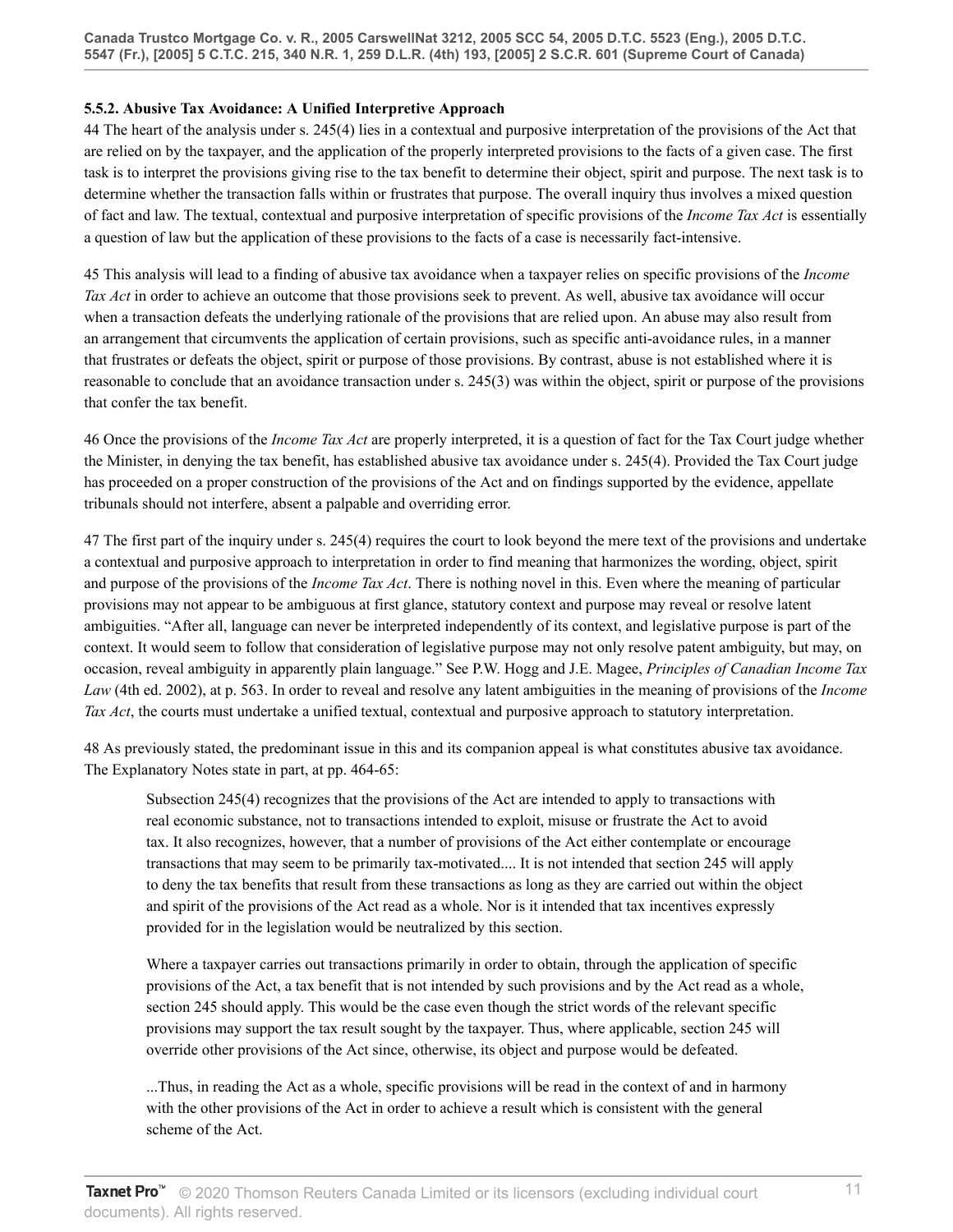Therefore, the application of new subsection 245 must be determined by reference to the facts in a particular case in the context of the scheme of the Act.... This can be discerned from a review of the scheme of the Act, its relevant provisions and permissible extrinsic aids.

49 In all cases where the applicability of s. 245(4) is at issue, the central question is, having regard to the text, context and purpose of the provisions on which the taxpayer relies, whether the transaction frustrates or defeats the object, spirit or purpose of those provisions. The following points are noteworthy:

> (1) While the Explanatory Notes use the phrase "exploit, misuse or frustrate", we understand these three terms to be synonymous, with their sense most adequately captured by the word "frustrate".

> (2) The Explanatory Notes elaborate that the GAAR is intended to apply where under a literal interpretation of the provisions of the *Income Tax Act*, the object and purpose of those provisions would be defeated.

> (3) The Explanatory Notes specify that the application of the GAAR must be determined by reference to the facts of a particular case in the context of the scheme of the *Income Tax Act*.

> (4) The Explanatory Notes also elaborate that the provisions of the *Income Tax Act* are intended to apply to transactions with real economic substance.

50 As previously discussed, Parliament sought to address abusive tax avoidance while preserving consistency, predictability and fairness in tax law and the GAAR can only be applied to deny a tax benefit when the abusive nature of the transaction is clear.

51 The interpretation of the provisions giving rise to the tax benefit must, in the words of s. 245(4) of the Act, have regard to the Act "read as a whole". This means that the specific provisions at issue must be interpreted in their legislative context, together with other related and relevant provisions, in light of the purposes that are promoted by those provisions and their statutory schemes. In this respect, it should not be forgotten that the GAAR itself is part of the Act.

52 In general, Parliament confers tax benefits under the *Income Tax Act* to promote purposes related to specific activities. For example, tax benefits associated with business losses, CCA and RRSPs, are conferred for reasons intrinsic to the activities involved. Unless the Minister can establish that the avoidance transaction frustrates or defeats the purpose for which the tax benefit was intended to be conferred, it is not abusive.

53 Care must be taken in assessing the purposes for which the provisions at issue confer a tax benefit. "The [*Income Tax Act*] is a complex statute through which Parliament seeks to balance a myriad of principles" (*Shell*, at para. 43). The conferring of particular tax benefits can serve a variety of independent and interlocking purposes. These range from imposing fair business accounting principles and promoting particular kinds of commercial activity, to providing family and social benefits.

54 In interpreting the provisions of the *Income Tax Act*, the statutory language must be respected and should be interpreted according to its well-established legal meaning. In some cases, a contextual and purposive interpretation may add nuance to the well-established legal meaning of the statutory language. Section 245(4) does not rewrite the provisions of the *Income Tax Act*; it only requires that a tax benefit be consistent with the object, spirit and purpose of the provisions that are relied upon.

55 In summary, s. 245(4) imposes a two-part inquiry. The first step is to determine the object, spirit or purpose of the provisions of the *Income Tax Act* that are relied on for the tax benefit, having regard to the scheme of the Act, the relevant provisions and permissible extrinsic aids. The second step is to examine the factual context of a case in order to determine whether the avoidance transaction defeated or frustrated the object, spirit or purpose of the provisions in issue.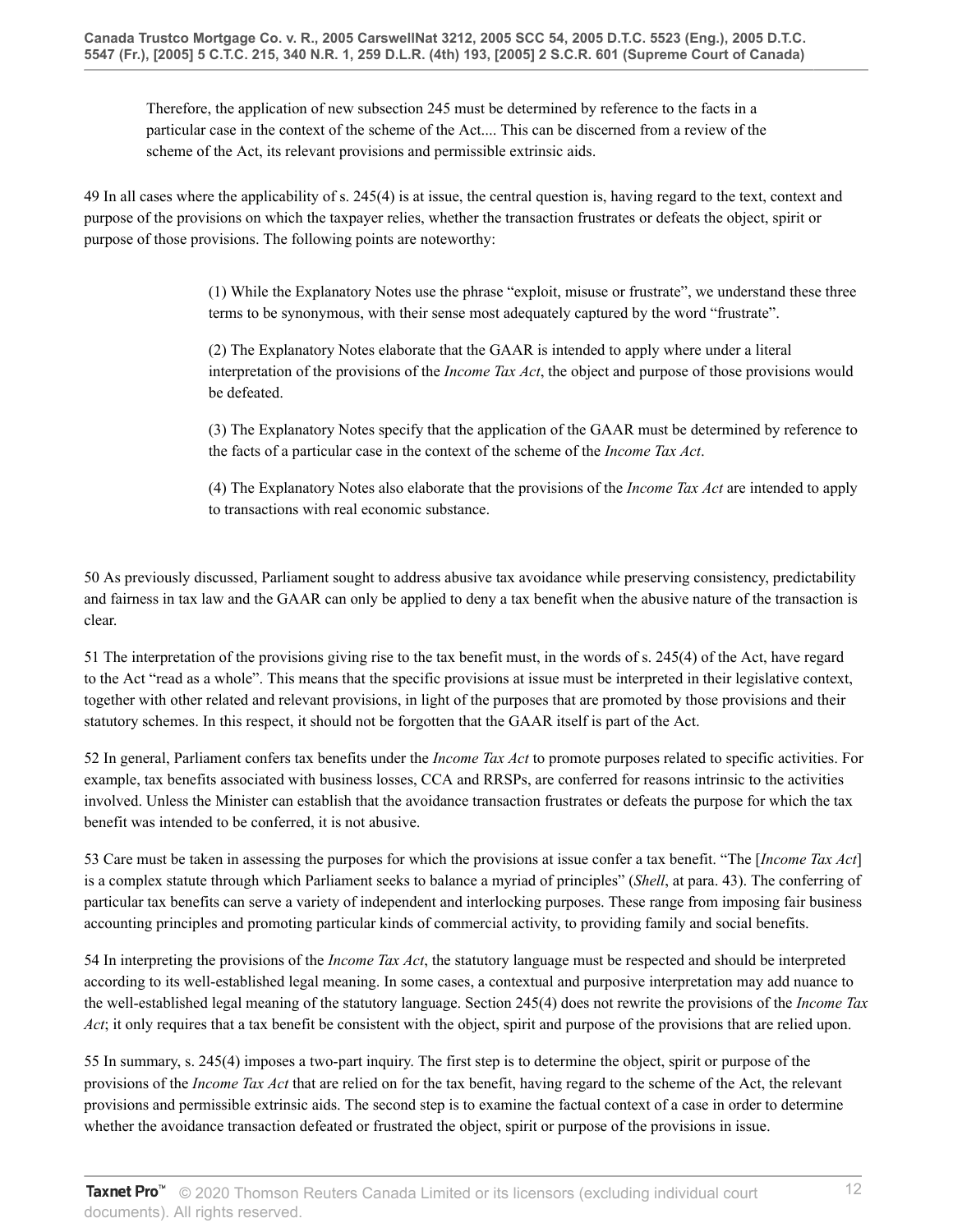56 The Explanatory Notes elaborate that the provisions of the *Income Tax Act* are intended to apply to transactions with real economic substance. Although the expression "economic substance" may be open to different interpretations, this statement recognizes that the provisions of the Act were intended to apply to transactions that were executed within the object, spirit and purpose of the provisions that are relied upon for the tax benefit. The courts should not turn a blind eye to the underlying facts of a case, and become fixated on compliance with the literal meaning of the wording of the provisions of the *Income Tax Act*. Rather, the courts should in all cases interpret the provisions in their proper context in light of the purposes they intend to promote.

57 Courts have to be careful not to conclude too hastily that simply because a non-tax purpose is not evident, the avoidance transaction is the result of abusive tax avoidance. Although the Explanatory Notes make reference to the expression "economic substance", s. 245(4) does not consider a transaction to result in abusive tax avoidance merely because an economic or commercial purpose is not evident. As previously stated, the GAAR was not intended to outlaw all tax benefits; Parliament intended for many to endure. The central inquiry is focussed on whether the transaction was consistent with the purpose of the provisions of the *Income Tax Act* that are relied upon by the taxpayer, when those provisions are properly interpreted in light of their context. Abusive tax avoidance will be established if the transactions frustrate or defeat those purposes.

58 Whether the transactions were motivated by any economic, commercial, family or other non-tax purpose may form part of the factual context that the courts may consider in the analysis of abusive tax avoidance allegations under s. 245(4). However, any finding in this respect would form only one part of the underlying facts of a case, and would be insufficient by itself to establish abusive tax avoidance. The central issue is the proper interpretation of the relevant provisions in light of their context and purpose. When properly interpreted, the statutory provisions at issue in a given case may dictate that a particular tax benefit may apply only to transactions with a certain economic, commercial, family or other non-tax purpose. The absence of such considerations may then become a relevant factor towards the inference that the transactions abused the provisions at issue, but there is no golden rule in this respect.

59 Similarly, courts have on occasion discussed transactions in terms of their "lack of substance" or requiring "recharacterization". However, such terms have no meaning in isolation from the proper interpretation of specific provisions of the *Income Tax Act*. The analysis under s. 245(4) requires a close examination of the facts in order to determine whether allowing a tax benefit would be within the object, spirit or purpose of the provisions relied upon by the taxpayer, when those provisions are interpreted textually, contextually and purposively. Only after first, properly construing the provisions to determine their scope and second, examining all of the relevant facts, can a proper conclusion regarding abusive tax avoidance under s. 245(4) be reached.

60 A transaction may be considered to be "artificial" or to "lack substance" *with respect to specific provisions of the Income Tax Act*, if allowing a tax benefit would not be consistent with the object, spirit or purpose of those provisions. We should reject any analysis under s. 245(4) that depends entirely on "substance" viewed in isolation from the proper interpretation of specific provisions of the *Income Tax Act* or the relevant factual context of a case. However, abusive tax avoidance may be found where the relationships and transactions as expressed in the relevant documentation lack a proper basis relative to the object, spirit or purpose of the provisions that are purported to confer the tax benefit, or where they are wholly dissimilar to the relationships or transactions that are contemplated by the provisions.

61 A proper approach to the wording of the provisions of the *Income Tax Act* together with the relevant factual context of a given case achieve balance between the need to address abusive tax avoidance while preserving certainty, predictability and fairness in tax law so that taxpayers may manage their affairs accordingly. Parliament intends taxpayers to take full advantage of the provisions of the Act that confer tax benefits. Parliament did not intend the GAAR to undermine this basic tenet of tax law.

62 The GAAR may be applied to deny a tax benefit only after it is determined that it was not reasonable to consider the tax benefit to be within the object, spirit or purpose of the provisions relied upon by the taxpayer. The negative language in which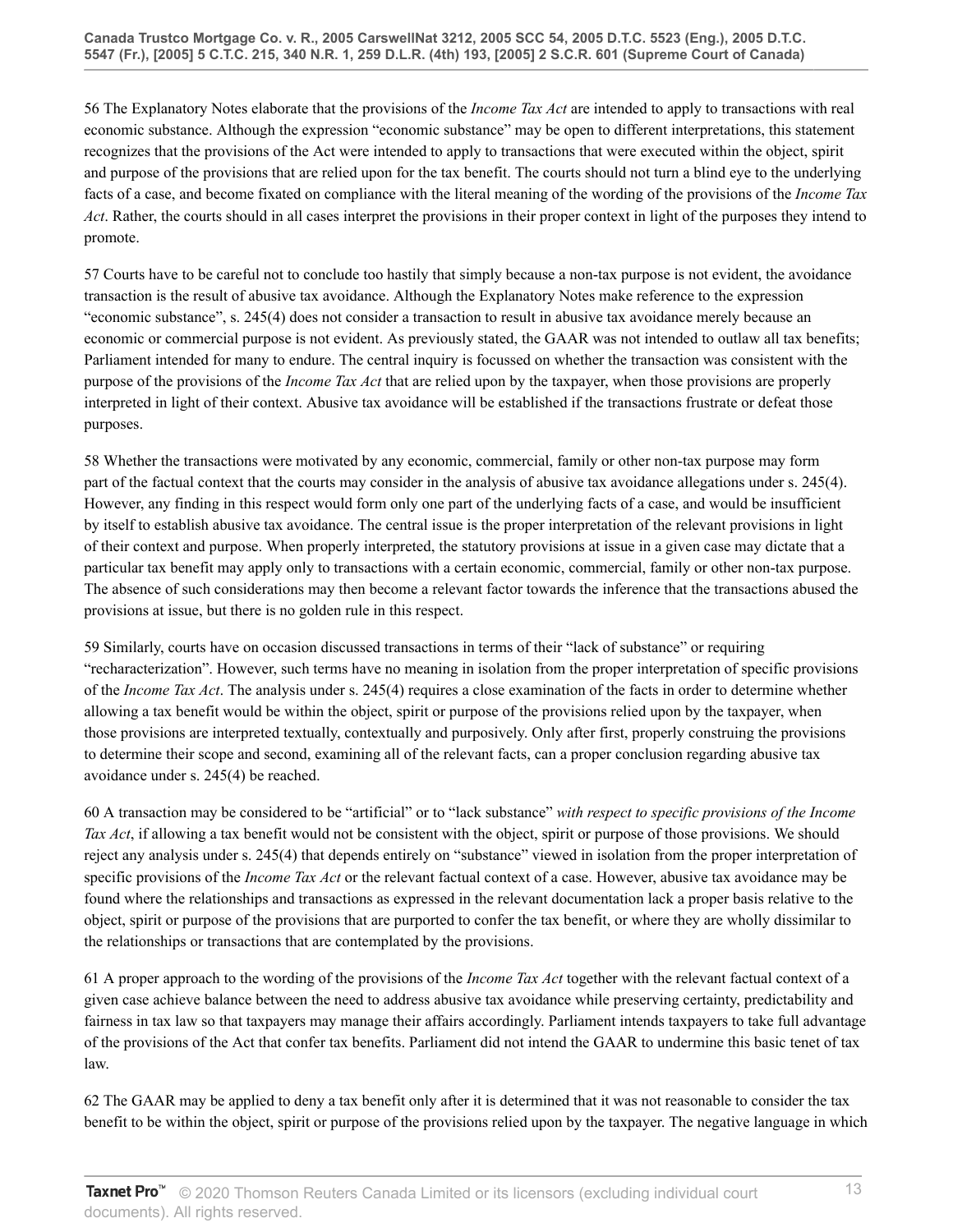s. 245(4) is cast indicates that the starting point for the analysis is the assumption that a tax benefit that would be conferred by the plain words of the Act is not abusive. This means that a finding of abuse is only warranted where the opposite conclusion —that the avoidance transaction was consistent with the object, spirit or purpose of the provisions of the Act that are relied on by the taxpayer—cannot be reasonably entertained. In other words, the abusive nature of the transaction must be clear. The GAAR will not apply to deny a tax benefit where it may reasonably be considered that the transactions were carried out in a manner consistent with the object, spirit or purpose of the provisions of the Act, as interpreted textually, contextually and purposively.

# **5.6. Burden of Proof**

63 The determination of the existence of a tax benefit and an avoidance transaction under s. 245(1), (2) and (3) involves factual decisions. As such, the burden of proof is the same as in any tax proceeding where the taxpayer disputes the Minister's assessment and its underlying assumptions of facts. The initial obligation is on the taxpayer to "refute" or challenge the Minister's factual assumptions by contesting the existence of a tax benefit or by showing that a *bona fide* non-tax purpose primarily drove the transaction: see *Hickman Motors Ltd. v. R.*[, \[1997\] 2 S.C.R. 336 \(S.C.C.\),](http://v3.taxnetpro.com/Document/I8d7d939412e15dece0440003ba833f85/View/FullText.html?originationContext=document&vr=3.0&rs=cblt1.0&transitionType=DocumentItem&contextData=(sc.Search)) at para. 92. It is not unfair to impose this burden, as the taxpayer would presumably have knowledge of the factual background of the transaction.

64 By contrast, the inquiry into abusive tax avoidance under s. 245(4) involves a textual, contextual and purposive analysis of the provisions on which the tax benefit is based. We see no reason to maintain the distinction between a theoretical and practical perspective on the burden of proof, adopted by the majority of the Federal Court of Appeal in *OSFC*. The Federal Court of Appeal held that there is no burden on either party at the stage of interpreting the provisions at issue, since this is a question of law, which is ultimately for the court to decide. It went on to state at para. 68 that "from a practical perspective, ... [t]he Minister should set out the policy with reference to the provisions of the Act or extrinsic aids upon which he relies".

65 For practical purposes, the last statement is the important one. The taxpayer, once he or she has shown compliance with the wording of a provision, should not be required to disprove that he or she has thereby violated the object, spirit or purpose of the provision. It is for the Minister who seeks to rely on the GAAR to identify the object, spirit or purpose of the provisions that are claimed to have been frustrated or defeated, when the provisions of the Act are interpreted in a textual, contextual and purposive manner. The Minister is in a better position than the taxpayer to make submissions on legislative intent with a view to interpreting the provisions harmoniously within the broader statutory scheme that is relevant to the transaction at issue.

# **5.7. Summary**

66 The approach to s. 245 of the *Income Tax Act* may be summarized as follows.

1. Three requirements must be established to permit application of the GAAR:

(1) A *tax benefit resulting from a transaction* or part of a series of transactions (s.  $245(1)$  and  $(2)$ ;

(2) that the transaction is an *avoidance transaction* in the sense that it cannot be said to have been reasonably undertaken or arranged primarily for a *bona fide* purpose other than to obtain a tax benefit; and

(3) that there was *abusive tax avoidance* in the sense that it cannot be reasonably concluded that a tax benefit would be consistent with the object, spirit or purpose of the provisions relied upon by the taxpayer.

2. The burden is on the taxpayer to refute (1) and (2), and on the Minister to establish (3).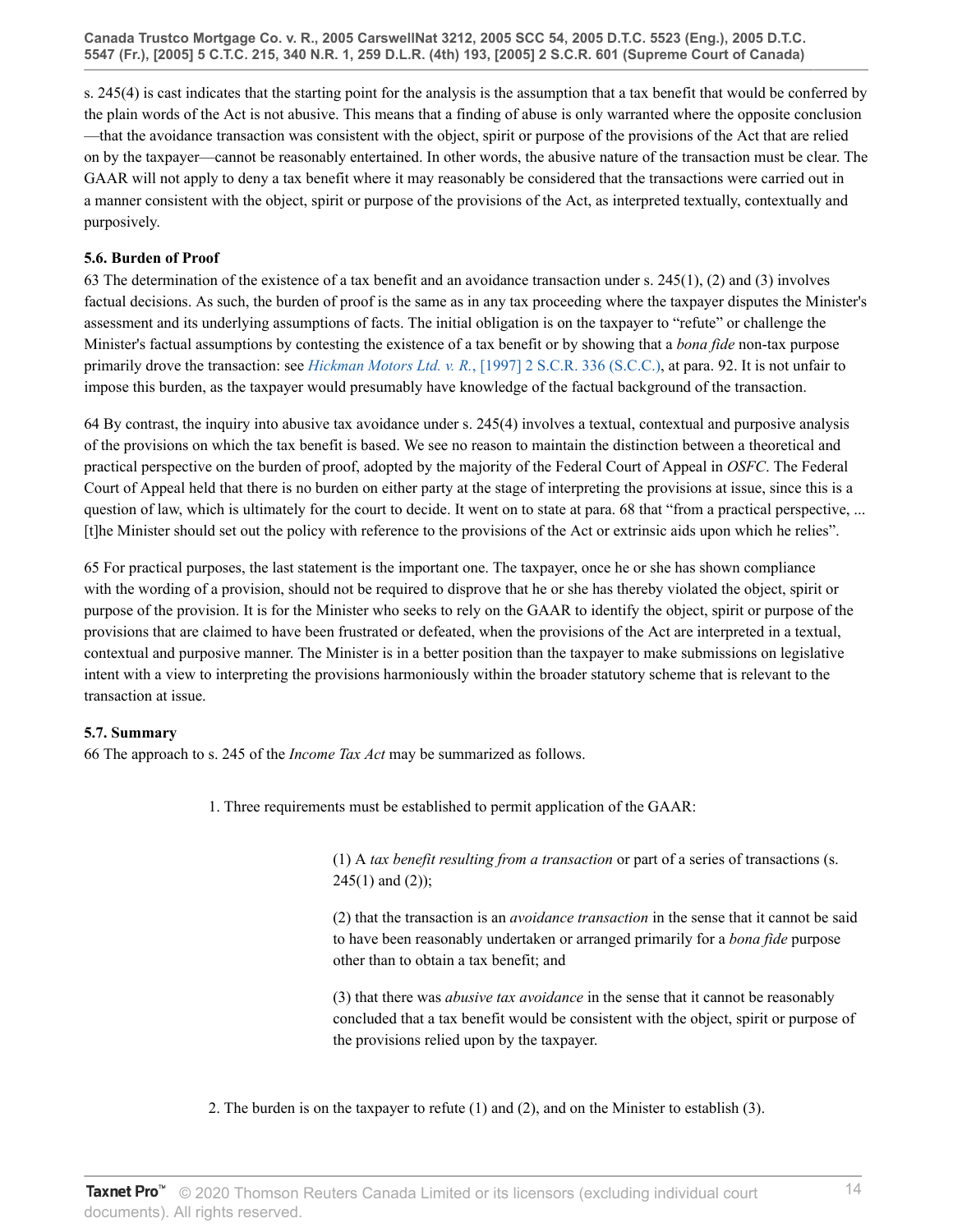3. If the existence of abusive tax avoidance is unclear, the benefit of the doubt goes to the taxpayer.

4. The courts proceed by conducting a unified textual, contextual and purposive analysis of the provisions giving rise to the tax benefit in order to determine why they were put in place and why the benefit was conferred. The goal is to arrive at a purposive interpretation that is harmonious with the provisions of the Act that confer the tax benefit, read in the context of the whole Act.

5. Whether the transactions were motivated by any economic, commercial, family or other non-tax purpose may form part of the factual context that the courts may consider in the analysis of abusive tax avoidance allegations under s. 245(4). However, any finding in this respect would form only one part of the underlying facts of a case, and would be insufficient by itself to establish abusive tax avoidance. The central issue is the proper interpretation of the relevant provisions in light of their context and purpose.

6. Abusive tax avoidance may be found where the relationships and transactions as expressed in the relevant documentation lack a proper basis relative to the object, spirit or purpose of the provisions that are purported to confer the tax benefit, or where they are wholly dissimilar to the relationships or transactions that are contemplated by the provisions.

7. Where the Tax Court judge has proceeded on a proper construction of the provisions of the *Income Tax Act* and on findings supported by the evidence, appellate tribunals should not interfere, absent a palpable and overriding error.

### **6. Application to the Facts of this Case**

67 The appellant Crown agreed with the finding of the Tax Court judge that there was a tax benefit and an avoidance transaction. Therefore, the only issue is whether there was abusive tax avoidance under s. 245(4).

68 The respondent purchased and leased trailers in order to generate CCA deductions, which were then used to shelter other taxable lease income generated by CTMC. It is common ground that on their face, the CCA provisions permit the deductions claimed. It is also common ground that a standard sale-leaseback transaction, involving qualifying assets, where the vendor is also the lessee, is consistent with the object, spirit or purpose of the CCA provisions. However, the appellant submits that the manner in which the respondent structured and financed the purchase, lease and sublease of the trailers contravened the object, spirit or purpose of the CCA regime and resulted in abusive tax avoidance under s. 245(4) of the *Income Tax Act*.

69 As discussed above, the practical burden of showing that there was abusive tax avoidance lies on the Minister. The abuse of the Act must be clear, with the result that doubts must be resolved in favour of the taxpayer. The analysis focuses on the purpose of the particular provisions that on their face give rise to the benefit, and on whether the transaction frustrates or defeats the object, spirit or purpose of those provisions.

70 The appellant submits that the object and spirit of the CCA provisions are "to provide for the recognition of money spent to acquire qualifying assets to the extent that they are consumed in the income-earning process", relying on the reasons of Noël J.A. in *Duncan v. R.* [\(2002\), \[2003\] 2 F.C. 25, 2002 FCA 291 \(Fed. C.A.\)](http://v3.taxnetpro.com/Document/I8d7d9393d13b5dece0440003ba833f85/View/FullText.html?originationContext=document&vr=3.0&rs=cblt1.0&transitionType=DocumentItem&contextData=(sc.Search)), at para. 44. The appellant submits that the transaction involved no real risk and that CTMC thus did not actually spend \$120 million to purchase the trailers from TLI. In the appellant's view, CTMC created a "cost for CCA purposes that is an illusion" without incurring any "real" expense. This, the appellant argues, contravenes the object and spirit of the CCA provisions and constitutes abusive tax avoidance within s. 245(4) of the Act. The appellant summarizes its main submission as follows:

In this case, the pre-ordained series of transactions misuses and abuses the CCA regime because it manufactures a cost for CCA purposes that does not represent the real economic cost to CTMC of the trailers. CTMC borrowed \$97.4 million from the Royal Bank, but ... the loan was effectively repaid in its entirety on the day it was made. The assignment by CTMC to the Bank of MAIL's rent payments under the lease continued the circular flow of money.... There was no risk at all that the rent payments would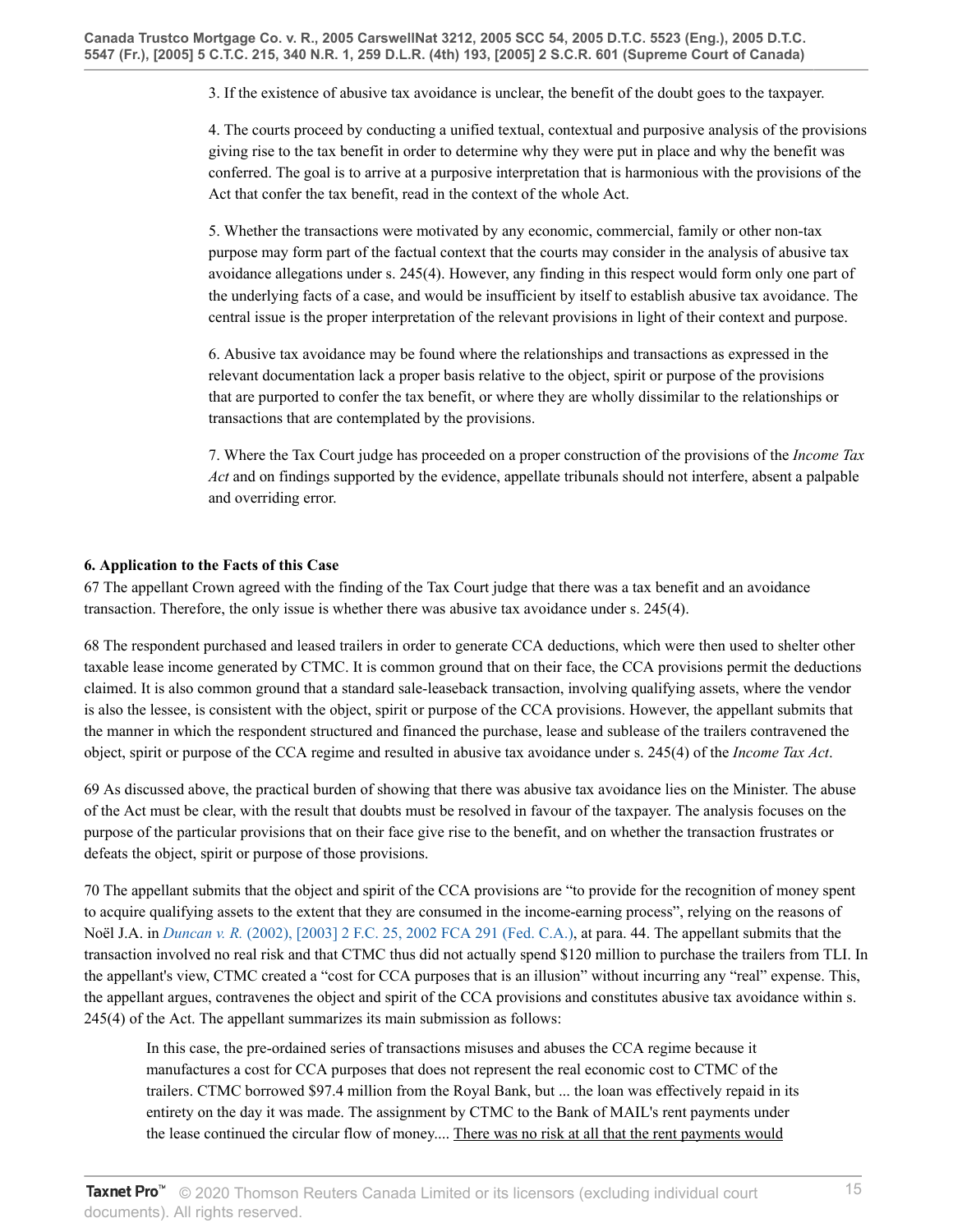not be made. Even the \$5.9 million that CTMC apparently paid in fees was fully covered as it, along with the rest of CTMC's contribution of \$24.9 million in funding, will be reimbursed when the \$19 million bond pledged to CTMC matures in December 2005 at \$33.5 million.

CTMC incurred no real economic cost, and thus was not entitled to any "recognition for money spent to acquire qualifying assets"....

[Emphasis added; paras. 80-81.]

71 The respondent takes a different view of the purpose of the CCA provisions and the transaction. It relies on the Tax Court judge's conclusion that the transaction was a profitable commercial investment and fully consistent with the object and spirit of the Act. The respondent submits that its deductions were permitted under the "Leasing Property Rules" and the "Specified Leasing Property Rules" of the Act. It argues that the specific rules enacted by Parliament to address CCA on leased assets are plainly a vital part of the statutory scheme, and that the GAAR cannot be utilized to change the scope of those rules. The respondent submits that it is the policy of the Act that "cost" means the price that the taxpayer gave up in order to get the asset, except in specific and precisely prescribed circumstances not here applicable. The respondent argues that the GAAR cannot be used to override Parliament's explicit policy decision to limit the scope of the rules.

72 The respondent argues that the transaction was consistent with the object and spirit of the legislation. The Act's inclusion of specific provisions that take "cost" to mean the amount "at risk" in limited circumstances illustrates the general policy of the Act that the term "cost" outside of those specific provisions means cost as understood at law, namely the amount paid. A cost is not reduced to reflect a mitigation of economic risk. In the result, the respondent argues that on the facts of this case "it may reasonably be considered that the transaction would not result directly or indirectly in a misuse ... or an abuse ..." under s. 245(4).

73 We are of the view that the appellant's arguments do not reflect a proper interpretation of the GAAR and that the respondent's position should prevail. We are led to this conclusion by a textual, contextual and purposive interpretation of the relevant provisions of the *Income Tax Act*.

74 Textually, the CCA provisions use "cost" in the well-established sense of the amount paid to acquire the assets. Contextually, other provisions of the Act support this interpretation. Finally, the purpose of the CCA provisions of the Act, as applied to sale-leaseback transactions, was, as found by the Tax Court judge, to permit deduction of CCA based on the cost of the assets acquired. This purpose emerges clearly from the scheme of the CCA provisions within the Act as a whole. The appellant's argument was not that the purpose of these provisions was unclear, but rather that the GAAR ought to override their accepted purpose and effect, for reasons external to the provisions themselves.

75 The appellant suggests that the usual result of the CCA provisions of the Act should be overridden in the absence of real financial risk or "economic cost" in the transaction. However, this suggestion distorts the purpose of the CCA provisions by reducing them to apply only when sums of money are at economic risk. The applicable CCA provisions of the Act do not refer to economic risk. They refer only to "cost". Where Parliament wanted to introduce economic risk into the meaning of cost related to CCA provisions, it did so expressly, as, for instance, in s. 13(7.1) and (7.2) of the Act, which makes adjustments to the cost of depreciable property when a taxpayer receives government assistance. "Cost" in the context of CCA is a well-understood legal concept. It has been carefully defined by the Act and the jurisprudence. Like the Tax Court judge, we see nothing in the GAAR or the object of the CCA provisions that permits us to rewrite them to interpret "cost" to mean "amount economically at risk" in the applicable provisions. To do so would be to invite inconsistent results. The result would vary with the degree of risk in each case. This would offend the goal of the Act to provide sufficient certainty and predictability to permit taxpayers to intelligently order their affairs. For all these reasons, we agree with the Tax Court judge's conclusion that the "cost" was \$120 million, not zero as argued by the appellant.

76 The appellant's submissions on this point amount to a narrow consideration of the "economic substance" of the transaction, viewed in isolation from a textual, contextual and purposive interpretation of the CCA provisions. It did not focus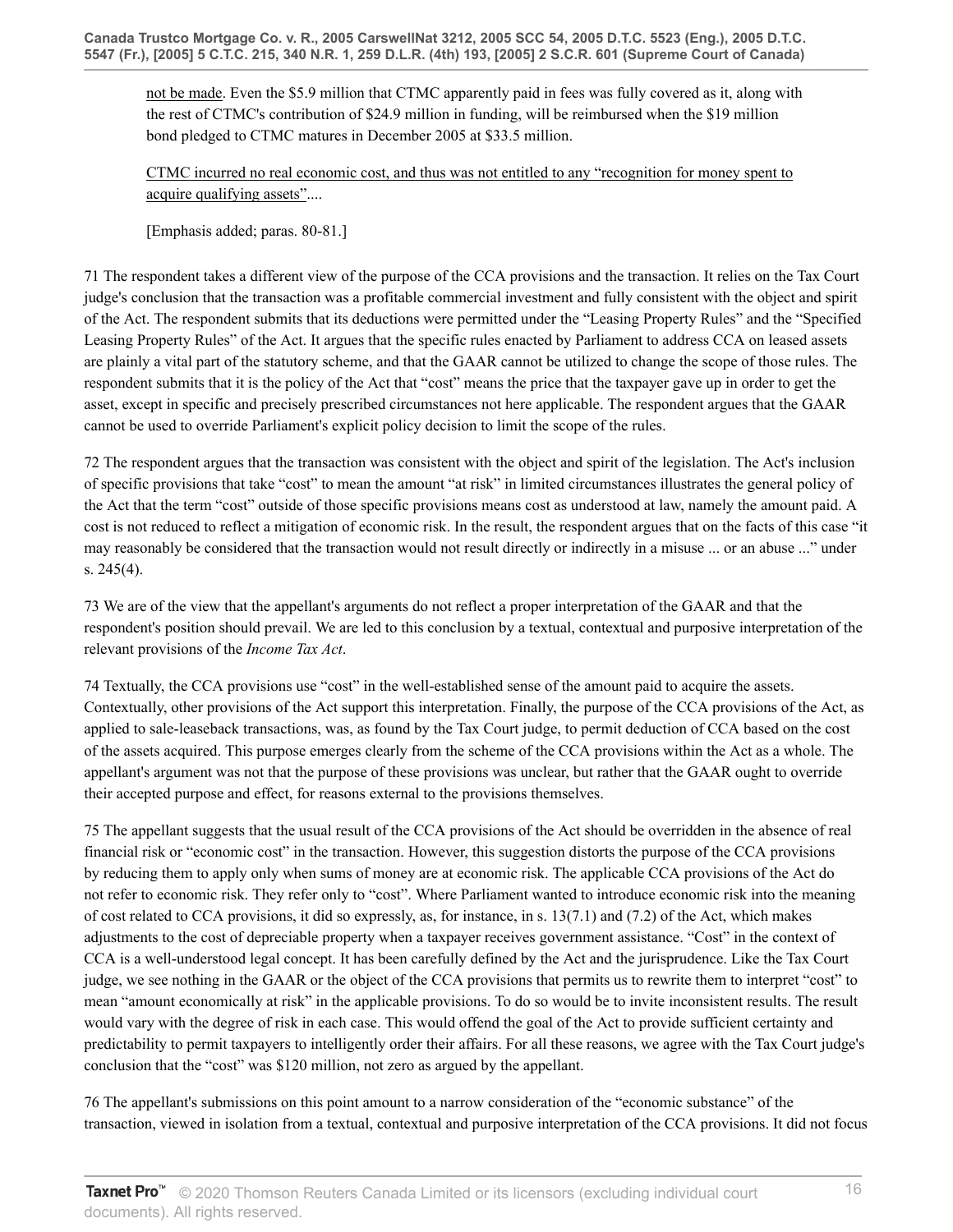on the purpose of the CCA provisions read in the context of the Act as a whole, to determine whether the tax benefit fell outside the object, spirit or purpose of the relevant provisions. Instead, it simply argued that since there was (as it alleged) no "real economic cost", the GAAR must apply. As discussed earlier, the application of the GAAR is a complex matter of statutory interpretation in which the object, spirit and purpose of the provisions giving rise to the tax benefit are assessed in light of the requirements and wording of the GAAR. While the "economic substance" of the transaction may be relevant at various stages of the analysis, this expression has little meaning in isolation from the proper interpretation of specific provisions of the Act. Any "economic substance" must be considered in relation to the proper interpretation of the specific provisions that are relied upon for the tax benefit.

77 The appellant originally suggested that the GAAR should be used to override the usual effect of the CCA provisions for a second reason - namely that the relationships and transactions that are expressed in the documents are abusive of the provisions of the Act and should be set aside. It properly abandoned this argument and the submission that the transaction was a sham before the Federal Court of Appeal. Here the documents detailing the transaction left no uncertainty as to the relationships between the parties. CTMC paid \$120 million to TLI for the equipment, partly with borrowed funds and partly with its own money. Having become the owner of the equipment, it leased it to MAIL. MAIL then subleased it back to the vendor, TLI. The relationships between the parties as expressed in the relevant documentation were not superfluous elements; they were the very essence of the transaction.

78 As the Tax Court judge concluded, under the CCA scheme, "[l]eases of such [exempt] properties will continue to be viewed as acceptable means of providing lower cost financing" (para. 67). TLI's use of the money ultimately reduced the risk, but a company in the financing business is expected to do what it can to reduce risk. Therefore, the way the borrowed money was used provided no grounds for concluding that there was abusive tax avoidance. The Tax Court judge, after considering all the circumstances, found that the transaction was not so dissimilar from an ordinary sale-leaseback to take it outside the object, spirit or purpose of the relevant CCA provisions of the Act and Regulations.

79 In determining the result in this appeal, the Tax Court judge's conclusions on matters of fact should not be displaced provided that they are based on the correct legal analysis and find support in the evidence.

80 The Tax Court judge's analysis on the issue of abuse under s. 245(4) is largely consistent with the approach to the application of the GAAR we have adopted. He rejected the two-stage overriding-policy approach to abuse and misuse. He went on to inquire into the policy or purpose underlying the CCA treatment in sale-leaseback arrangements. Construing the CCA provisions as a whole, he rejected the submission that "cost" in the relevant provisions of the Act should be reread as "money at risk", and he also rejected the argument that the "economic substance" of the transaction determined that there was abusive tax avoidance. He conducted a detailed analysis of the transactions to determine whether they fell within the object, spirit or purpose of the CCA provisions. In the end, he concluded that a tax benefit was consistent with the object, spirit and purpose of the CCA provisions and held that the GAAR could not apply to disallow the tax benefit. These conclusions were based on a correct view of the law and were grounded in the evidence. They should be confirmed.

# **7. Conclusion**

81 We would dismiss the appeal with costs. *Appeal dismissed.*

*Pourvoi rejeté.*

# **Appendix**

I. The following parties weave through the multiple transactions at one point or another: Canada Trustco Mortgage Company ("CTMC" or "Purchaser" or "Lessor" or "Borrower"), respondent, was a large diversified financial institution carrying on business in Canada.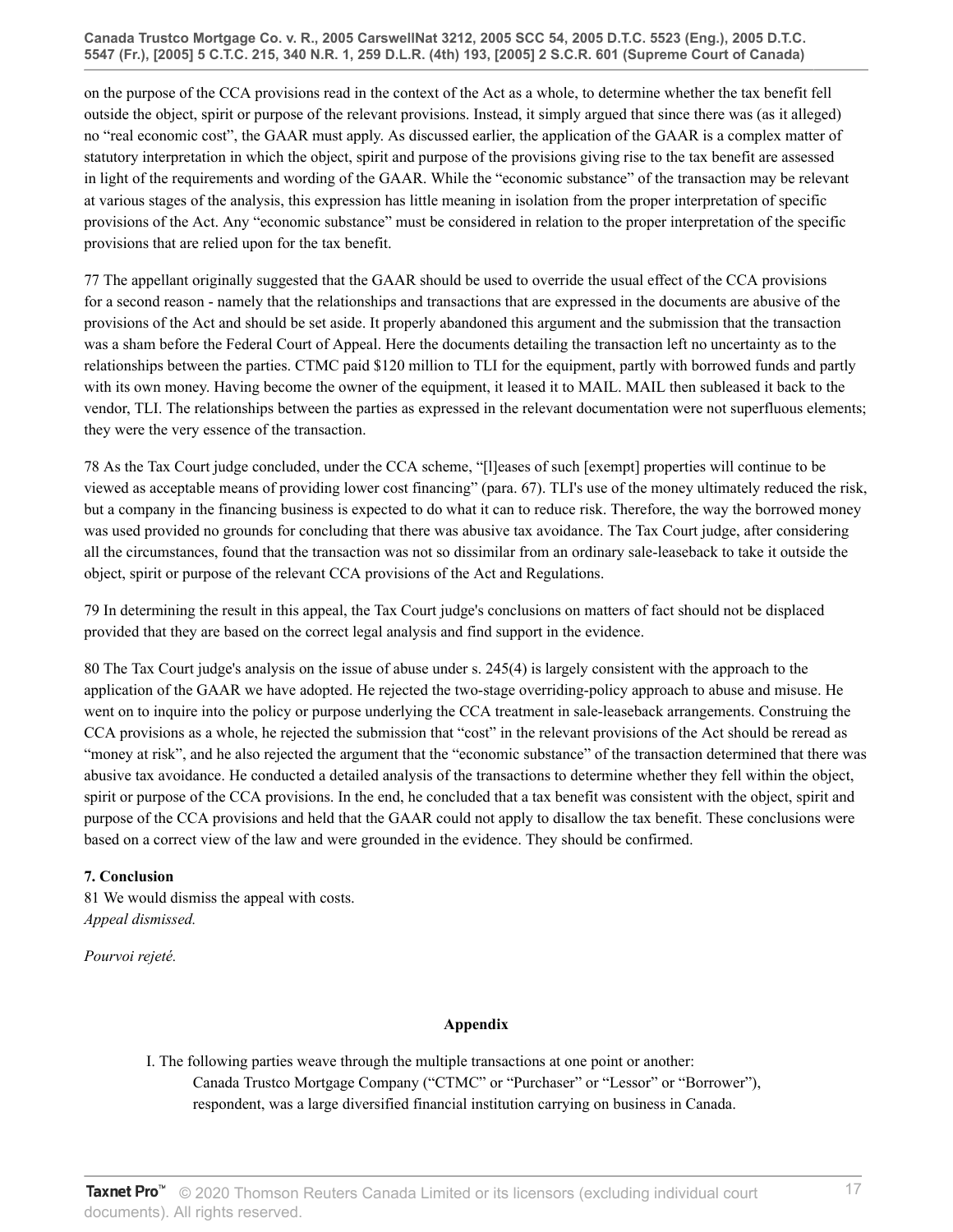Royal Bank of Canada (Canadian branch) ("RBC" or "Lender").

Transamerica Leasing Inc. ("TLI" or "Vendor" or "Sublessee"), a corporation in the United States.

Maple Assets Investments Limited ("MAIL" or "Lessee" or "Sublessor"), a limited liability company incorporated under the laws of England.

Maple Assets Charitable Trust ("MACT" or "Trust"), constituted by an instrument of trust dated December 17, 1996, owns 100 percent of the shares in MAIL.

Royal Bank of Canada Trust Company (Jersey) Limited ("RBC Jersey" or "Trustee") is the trustee of MACT and is a wholly owned subsidiary of RBC, incorporated in Jersey.

Royal Bank of Canada Trust Corporation Limited ("RBCTC" or "Manager"), a company incorporated in England, undertook to manage and fulfil the affairs and obligations of MAIL under the relevant transactions and to provide the directors and officers of MAIL.

Transamerica Finance Corporation ("TFC" or "Guarantor"), the parent corporation of TLI, who guaranteed to MAIL the performance of all TLI's obligations under the sublease agreement and to CTMC all TLI's obligations under the "Equipment Purchase Agreement".

Macquarie Corporate Finance (USA) Inc. ("Lease Arranger").

II. CTMC held as part of its ongoing business a portfolio of loans and leases to generally larger corporations and government agencies. CTMC testified that it was looking for a leasing arrangement in the range of \$100 million. It specified the type of equipment (long-term assets that were easy to value, such as tractors or trailers), the duration of the lease and the strength of the proposed lessee. The structure of the leasing arrangement was left to the Lease Arranger. The trailers remained in the possession of TLI and CTMC continued to own the trailers, to lease them out, and to earn income from them. CTMC previously entered into similar arrangements to the one implemented in this case. The Lease Arranger arranged the TLI deal which was approved by CTMC's Board of Directors. The key transactions proceeded as follows:

### **The Purchase and Sale of the Trailers**

III. On December 17, 1996, CTMC and TLI entered into an agreement for the purchase and sale of trailers at a fair market value of \$120 million. TLI agreed to sell and CTMC agreed to purchase the trailers absolutely and ownership in the trailers passed from TLI to CTMC.

IV. On December 17, 1996, for administrative convenience, CTMC appointed TLI as trustee and agent of CTMC to hold in TLI's name, the certificate of title, certificate of ownership, registration and like documentation in respect of the trailers.

# **Lease of the Trailers to MAIL and the Option to Purchase**

V. The terms of the Lease between CTMC and MAIL included the following:

1. the term was for an initial period ending December 1, 2014;

2. the rent payments under the Lease were based upon an effective interest rate of 8.5 percent;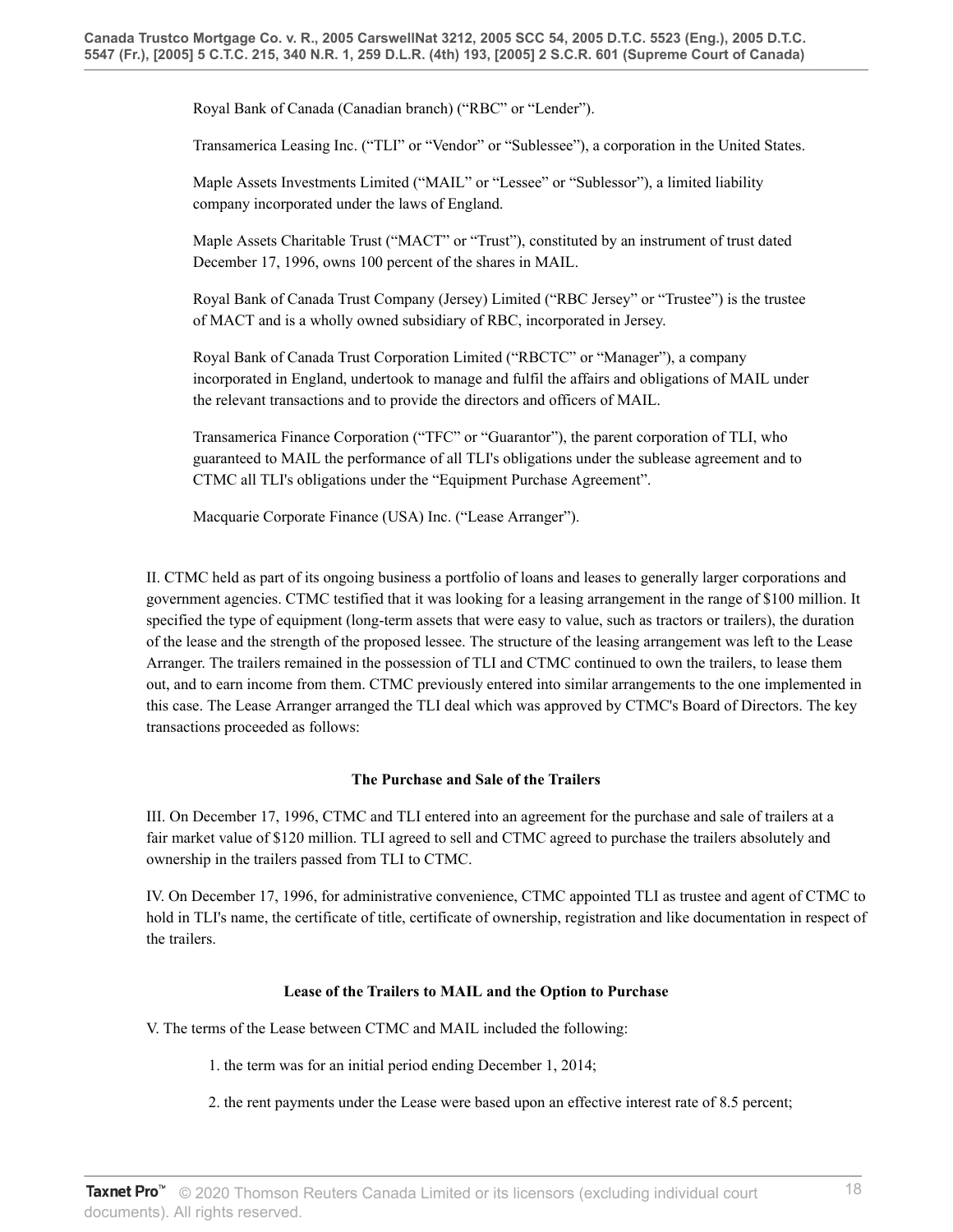3. MAIL, as lessee, was required to make semi-annual payments to CTMC; and

4. MAIL was provided with an option to purchase the trailers, \$84 million being the First Option Value on December 1, 2005 and another option exercisable at the fair market value on December 1, 2014.

## **Sublease of the Trailers to TLI**

VI. Most of the terms of the Sublease to TLI are similar to those in the Lease to MAIL. The Sublease provided TLI with purchase options similar to those provided to MAIL.

### **Security for the Sublease**

VII. On December 17, 1996, pursuant to the terms of the Sublease, TLI prepaid all amounts due to MAIL under the Sublease (approximately \$120 million). As a result of the prepayment, TLI had no ongoing Sublease payment obligations and there was no credit risk to MAIL under the terms of the Sublease. TLI maintained certain obligations with respect to indemnities and early termination. TLI retained a net present value benefit of 3.35 percent of the cost of the trailers being the difference between the payment TLI received from CTMC for the sale of the trailers and the prepayment of rent TLI paid to MAIL.

# **Security for the Lease**

VIII. On December 17, 1996, MAIL applied the prepayment it received from TLI as follows:

1. MAIL placed on deposit with the RBC an amount equal to the Loan (approximately \$100 million); and

2. MAIL paid the balance of the prepayment (approximately \$20 million) to RBC Jersey on the condition that RBC Jersey use these funds to purchase a Government of Ontario Bond (the "Bond"), maturing on December 1, 2005.

IX. On December 17, 1996, the Bond was pledged to CTMC as security for MAIL's obligation to pay the Purchase Option Payments or the Termination Values under the Lease. The risk of the inability of MAIL to pay the First Option Value was removed by the acquisition of the Bond and the provision to CTMC of a security interest in the Bond.

### **Security for the Loan**

X. On December 17, 1996, CTMC assigned to RBC the rent payments owed to CTMC from MAIL under the Lease. CTMC also provided MAIL with an irrevocable instruction to pay the assigned rent payments to RBC such that RBC would apply the rent payments directly to the installment payments due by CTMC to RBC under the terms of the Loan Agreement. RBC's recourse under the Loan was limited to the rent payments assigned to it by CTMC.

XI. The rent payments under the Lease and a portion of the First Option Value would be applied to pay off the RBC loan and the remainder of the purchase option price would be covered by the Bond.

# **The Effect of Non-Recourse Debt on Regulatory Capital Requirements**